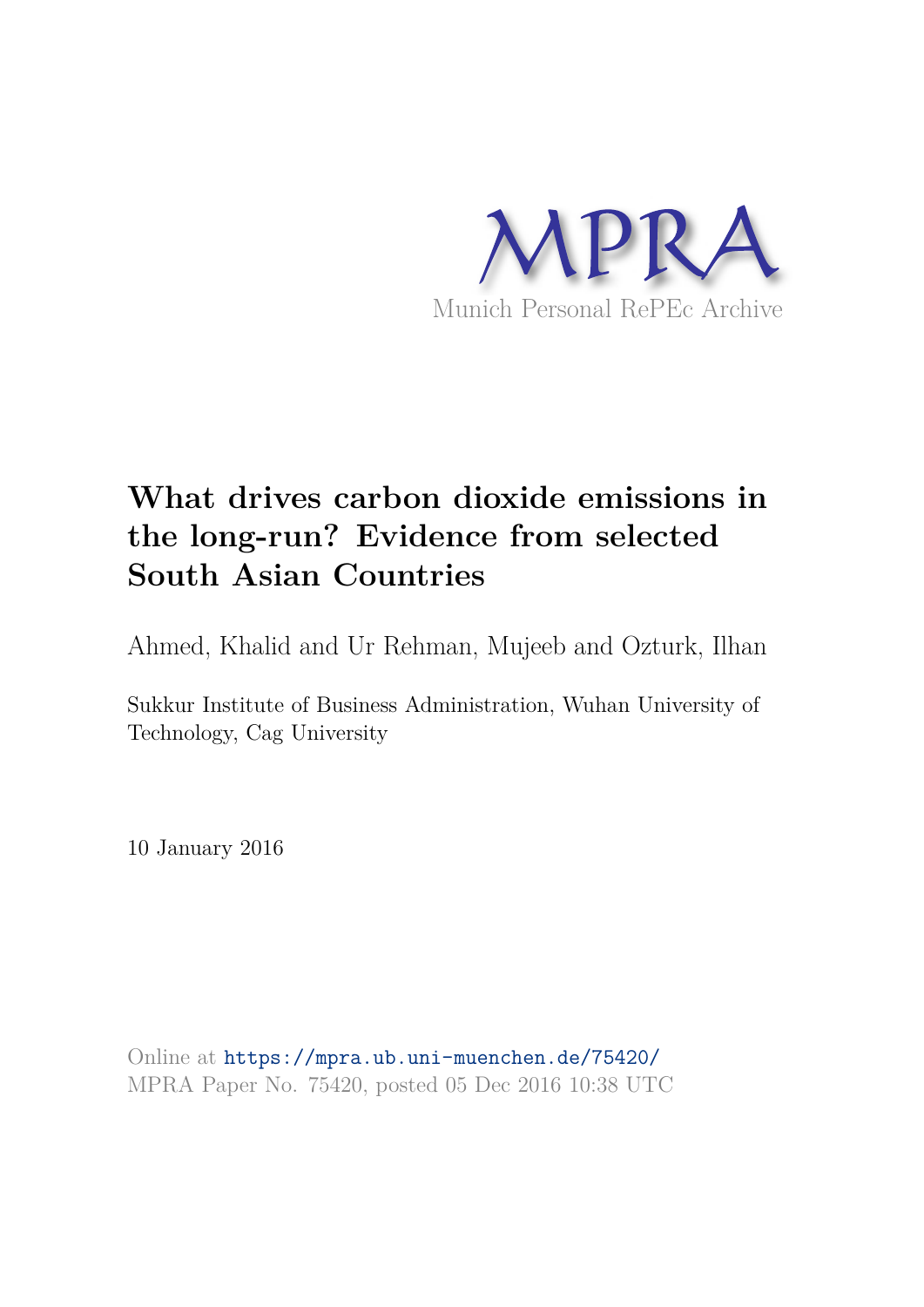# **What drives carbon dioxide emissions in the long-run? Evidence from selected South Asian Countries**

## **Khalid Ahmed**

Sukkur Institute of Business Administration, Sukkur 65200, Pakistan. Email: [khalid.ahmed@iba-suk.edu.pk](mailto:khalid.ahmed@iba-suk.edu.pk)

## **Mujeeb Ur Rehman**

Wuhan University of Technology, P.R China. Email: [m.rahmaan79@yahoo.com](mailto:m.rahmaan79@yahoo.com) 

## **Ilhan OZTURK**

Corresponding author Faculty of Economics and Administrative Sciences, Cag University, 33800, Mersin, Turkey. Email: [ilhanozturk@cag.edu.tr](mailto:ilhanozturk@cag.edu.tr) 

## **Abstract**

This study empirically investigates the relationship between  $CO<sub>2</sub>$  emission and four of its potentially contributing factors (i.e., energy consumption, income, trade openness and population) using time series data from 1971-2013 on five selected economies of South Asia. After confirming that all the series are stationary using unit root test process, the study incorporates three different and advance panel cointegration tests i.e. Pedroni- Kao- and Johansen-Fisher-panel cointegration. All the panel cointegration tests confirm that all the variables cointegrated. The long-run association between the variables is checked using FMOLS-grouped and individual cross-section country in the panel. The FMOLS grouped results show that energy consumption, trade openness and population increases environmental degradation in the panel countries with exception of income which has negative impact and sounds the existence of Environmental Kuznet curve between income and emission. The innovative accounting approach using variance decomposition test and impulse response function is applied to examine the causality amongst the underlined vectors. The results show that there is bidirectional causality between energy consumption and trade openness and unidirectional causality running from energy consumption, trade openness and population to  $CO<sub>2</sub>$ emission. The results enumerate that the energy consumption and population density will increase in long-run and foresee further environmental degradation in the region.

**Keywords:** Carbon dioxide emissions; energy consumption; income; trade openness; population growth.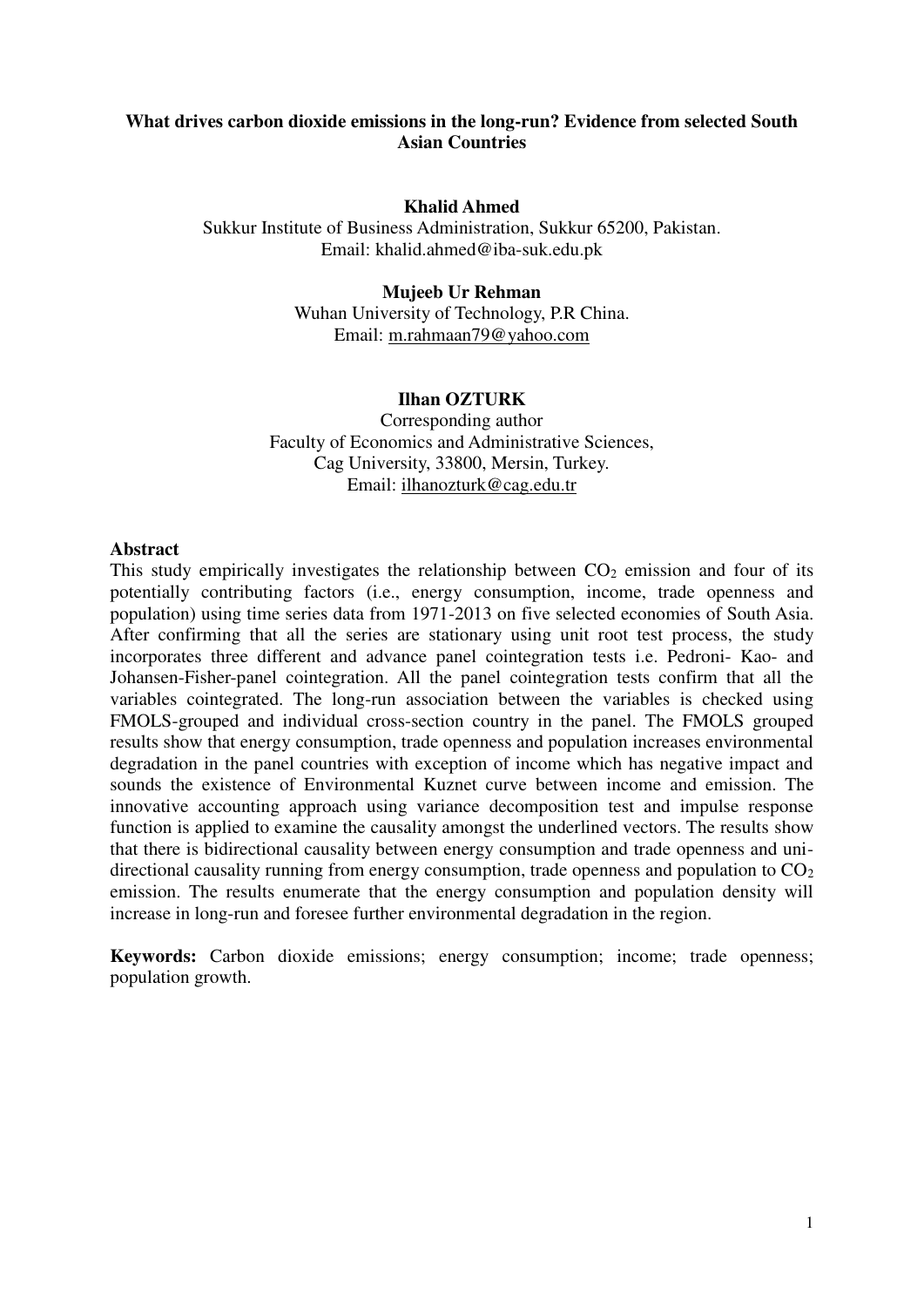#### **1. Introduction**

l

In recent years, the relationship between economic growth and environment has been the most debatable topic in both development and environmental economics literature (Ahmed et al., 2016a,c). While considering the environmental consequence of economic growth, the trade-off between economic growth and environmental quality depends upon the optimal use of energy (Tan et al., 2015). Hence, the opportunity cost of opting eitherincreases, if the country is developing (Pearce et al., 2014). There is a wide range of literature available on growth-emission nexus, but the findings have been mostly inconclusive (Ahmed et al., 2016b). Consequently, this notion is becoming highly challenging for the policy makers unless empirical evidences are sufficiently robust and appropriate for policy use.

Since, the economic development has become the top most priority of developing countries, a major portion of their policies and efforts is also directed towards achieving such goal. Thence, over the few decades, the implications of such growth intensive exercise have resulted rapid economic transformation in many of the developing countries. Today, developing countries account more than 50% of world GDP and it is expected to rise to 60% by 2030 [\(OECD,](#page-23-0) 2014). Notwithstanding the various socio-economic policy reforms, trade openness has been common and the most compelling factor behind such economic growth performance (Ling et al., 2015). The benefits of trade liberalization are well established in economic theory dating back to Adam Smith's Comparative Advantage theory and the developing countries with open economic policies are the largest beneficiaries of trade liberalization (Edwards, 1992). Furthermore, the last few decades have observed the historic growth trend in global economy which is mainly associated with the trade openness in the form of agreements such as; WTO, NAFTA and ASEAN (See. Shadlen, 2005). Such agreements have made the flow of goods smooth- changing the composition of the total world industrial production. Over the last few decades, global economy has experienced a huge expansion in world aggregate demand and industrial output (Qazi et al., 2012). Such trendsno doubt produced great economic results for individual countries, however accompanied by some negative impacts especially on environment (Steinberg, 1997). As the global economy has transformed into an inorganic economy, it has resulted in global warming due to climate change.

Rapidly deteriorating environmental conditions is one of the biggest challenges that world is facing today. The ever rising world temperatures, the air-water-soil pollution, the changing pattern of rain are the signs of rapid environmental degradation and mainly associated with the industrialization (Ahmed et al., 2015). The sea level is rising and the threat of global warming is always hanging in the atmosphere. However, the projections are even worse. A recent World Bank report declared that world means temperature is expected to rise 4°C above the pre-industrial era. Heat extremes, sea-level rise, marine ecosystem, water availability, all have been projected to the dangerous level in the near future (World [Bank,](#page-22-0)  [2013\)](#page-22-0). Scientific community unanimously declared greenhouse gases as the major cause of the global warming trend. Water vapor, nitrous oxide- $N_2O$ , methane- $CH<sub>2</sub>$ , and Carbon  $divide$ - $CO<sub>2</sub>$  are the major contributors of the greenhouse effect. Of these, water vapor acts as feedback to the climate as it increases the chances of rains.  $N_2O$ ,  $CH_2$  and  $CO_2$  ethane, nitrous act as "forcing" of climate change as they block the heat from escaping the surface of the earth making the atmosphere warmer. Of these,  $CO<sub>2</sub>$  is the most abundantly found in the atmosphere and poses greatest threat to the environment. These greenhouse-gases (GHG) are produced through natural activities as well as through human activities including deforestation, use of fertilizers, biomass burning, and fossil fuel burning<sup>1</sup>.

Environmentalists believe industrial revolution as the root cause of increased GHG

<sup>&</sup>lt;sup>1</sup> For details see OECD Environmental Outlook to 2050. http://www.oecd.org/env/indicators-modellingoutlooks/49846090.pdf (Accessed 08.02.2016)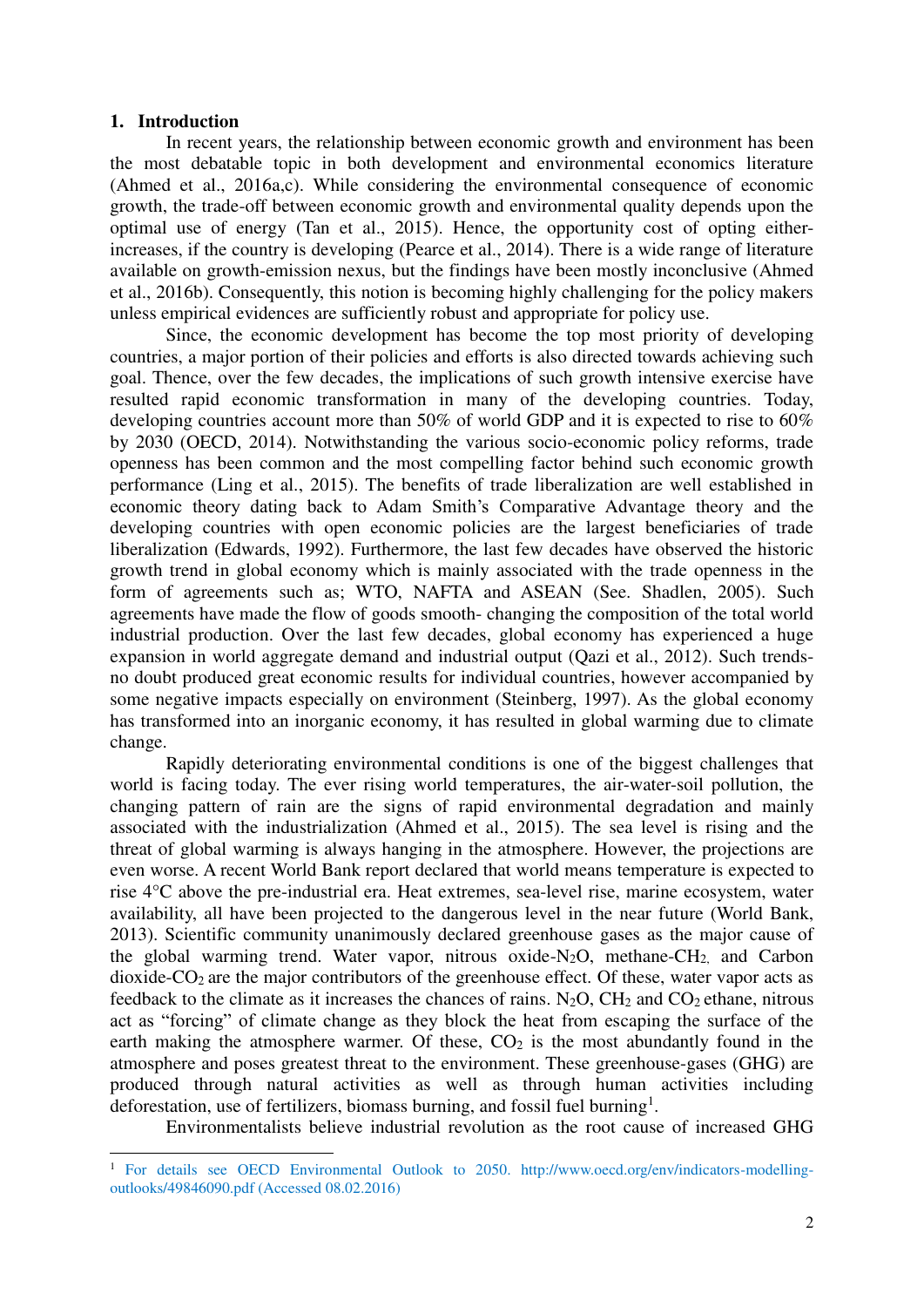emission, which further results in global warming followed by extreme climatic events (Maslin, 2008). Energy being the life blood of modern industry and non-industrial sectors is the major source of emission (Ahmed, 2015; Shahbaz et al., 2013). The recent data using the comparative analysis between atmospheric samples held in ice-cores and more recent direct measurements, reveals that atmospheric  $CO<sub>2</sub>$  has substantially increased since the industrial revolution (NASA, 2014). Carbon dioxide information analysis center<sup>2</sup> reports that the per capita CO2 emission has almost doubled since 1950 and similar trend is observed in global energy consumption. With such trends, research has been diverted in the last few decades to investigate the impacts of industrial revolution and economic growth on the climate change. Environmentalists are of the opinion that the production of enormous volume of industrial output requires the use of energy resources. The increase in energy consumption not only produces greenhouse gases, but also reduces the volume of non-renewable resources. Owing to highly energy intensive and fossil fuel driven, the establishment of new industrial units in developing countries largely compromise ecosystem. Therefore, the negative impacts of potential environmental degradation are more severe in developing and emerging countries than developed countries. Thus, investigating the effects of economic growth on environment in developing countries has become an important research topic for both growth and environmental economists.

The number of studies has been conducted on the relationship between economic growth and environment, with per capita income as proxy for economic growth and  $CO<sub>2</sub>$ emission as proxy for environmental degradation. Most of these studies test the Environmental Kuznet Curve (EKC) hypothesis. The EKC hypothesis suggests that the relationship between national income and environment is inverted-U shape. It means that the initial phase of economic development reduces the environmental quality, but after the certain threshold level, the environmental quality improves with increasing economic growth. The notable studies that evident such relationship are- [\(Grossman and Krueger, 1994,](#page-22-1) [Takeda and](#page-24-0)  [Matsuura, 2006,](#page-24-0) [Suri and Chapman, 1998,](#page-24-1) [Lopez, 1994;](#page-23-1) [Shahbaz et al., 2013;](#page-24-2) [Shahbaz et al.,](#page-24-3)  [2014;](#page-24-3) [Shahbaz et al., 2015;](#page-24-4) [Apergis and Ozturk, 2015;](#page-22-2) Al-Mulali et al., 2015a; Ahmed and Ozturk, 2016). The rationale behind EKC hypothesis is that economic growth brings technological changes which introduces more environmental friendly techniques of production [\(Takeda and Matsuura, 2006\)](#page-24-0) and that with high income, citizens demand for cleaner environment leading to strict environmental regulations [\(Grossman and Krueger,](#page-22-1)  [1994\)](#page-22-1).

Other studies have been conducted to test the causal relationship between economic growth and environmental degradation adding more variables like energy consumption, trade openness, urbanization and population [\(Farhani and Ozturk, 2015;](#page-22-3) Al-Mulali and Ozturk, 2015). Some studies have used data from individual countries while others used cross country data from different regions. Data from developed countries show that the environment has improved in the last few decades and emissions decreased [\(Brock and Taylor, 2005\)](#page-22-4), however the developing countries have showed mixed results. A possible reason for this can be that the developing countries have not achieved the level of economic development yet that induces a cleaner environment. However, developing countries have the opportunity to learn from history and to divert their attention to combating environmental degradation in the early stage of their development. Such awareness can help low income countries to develop policies for a cleaner yet environmental friendly production [\(Grossman and Krueger, 1994\)](#page-22-1). The increasing research on the topic has already changed the approach of the growth economists and governments to consider environmental concerns while making development policies [\(Brock](#page-22-4) 

 $\overline{a}$ 

<sup>2</sup> CDIAC, report available at: http://cdiac.ornl.gov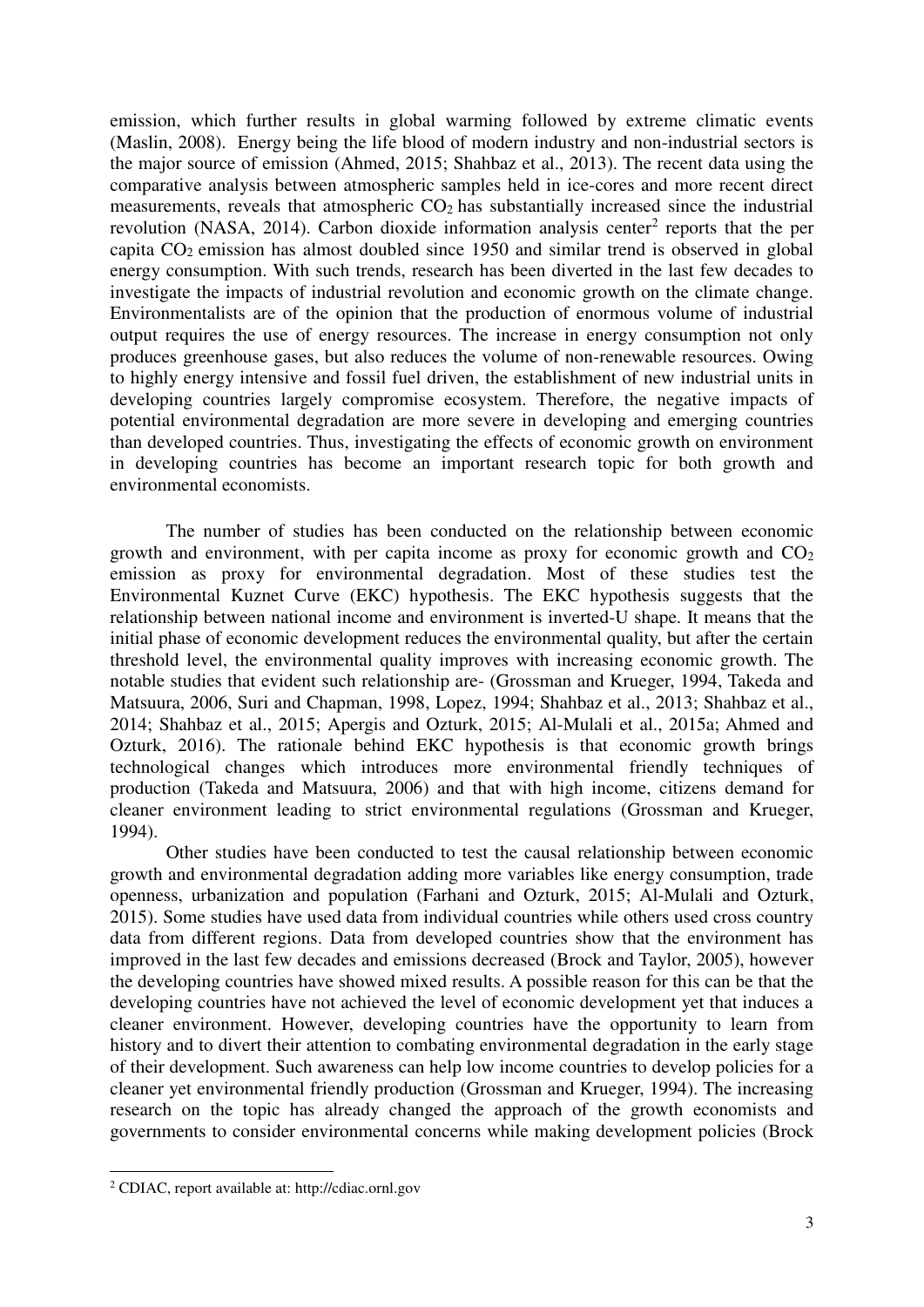[and Taylor, 2005\)](#page-22-4). Hence, it necessitates further investigations on developing countries that would be helpful in explaining the relationship of economic growth and the environment.

This study aims to investigate the growth-environment nexus in case of selected five South Asian countries (India, Pakistan, Bangladesh, Nepal and Sri Lanka). Because, South Asia is a home of 21% of global population, accounts 4% of global GDP, shares 6% of global energy consumption and contributes 3% to total world merchandise exports (World Bank, 2014). However, region's annual GDP is expected to grow at 8% and energy demand is projected to rise at 7.4% annually till  $2020<sup>3</sup>$ . The competing growth rate between two indicators shows that the regional gross domestic production is highly energy intensive and this notion further caution about the emission potential of the industries. Figure-1 illustrates the trend in the variables and graph of each cross-section country depicts strong positive correlation between GDP,  $CO<sub>2</sub>$  emission, energy consumption (EN), trade openness (TR) and population density (POP). However in recent years, the region has faced frequent natural disasters. For example: in 2004, South Asian tsunami affected 7 countries and killed more than two hundred thousand peoples; the 2008 earthquake in Pakistan followed by two floods in 2010 and 2011- making 10 million people homeless, and recent earthquake in Nepal killed around 9000 people<sup>4</sup>. Moreover the financial loss, health risks and future projections of climate change impacts are far intimidating. The consecutive natural and calamities and changing biodiversity has raises several questions for both environmental and development economists. The recent and projected emission trend forecasts more severe climatic changes and their negative repercussions on ecosystem. The future economic loss from such negative may exceed the threshold level.

 $3$  Projections are made by Asian Development Bank (ADB) and the percentage is compounded growth rate. <sup>4</sup>For detailed analysis see. UNESCAP report available at: http://www.unescap.org/sites/default/files/Technical%20paper-Overview%20of%20natural%20hazards%20and%20their%20impacts\_final.pdf

l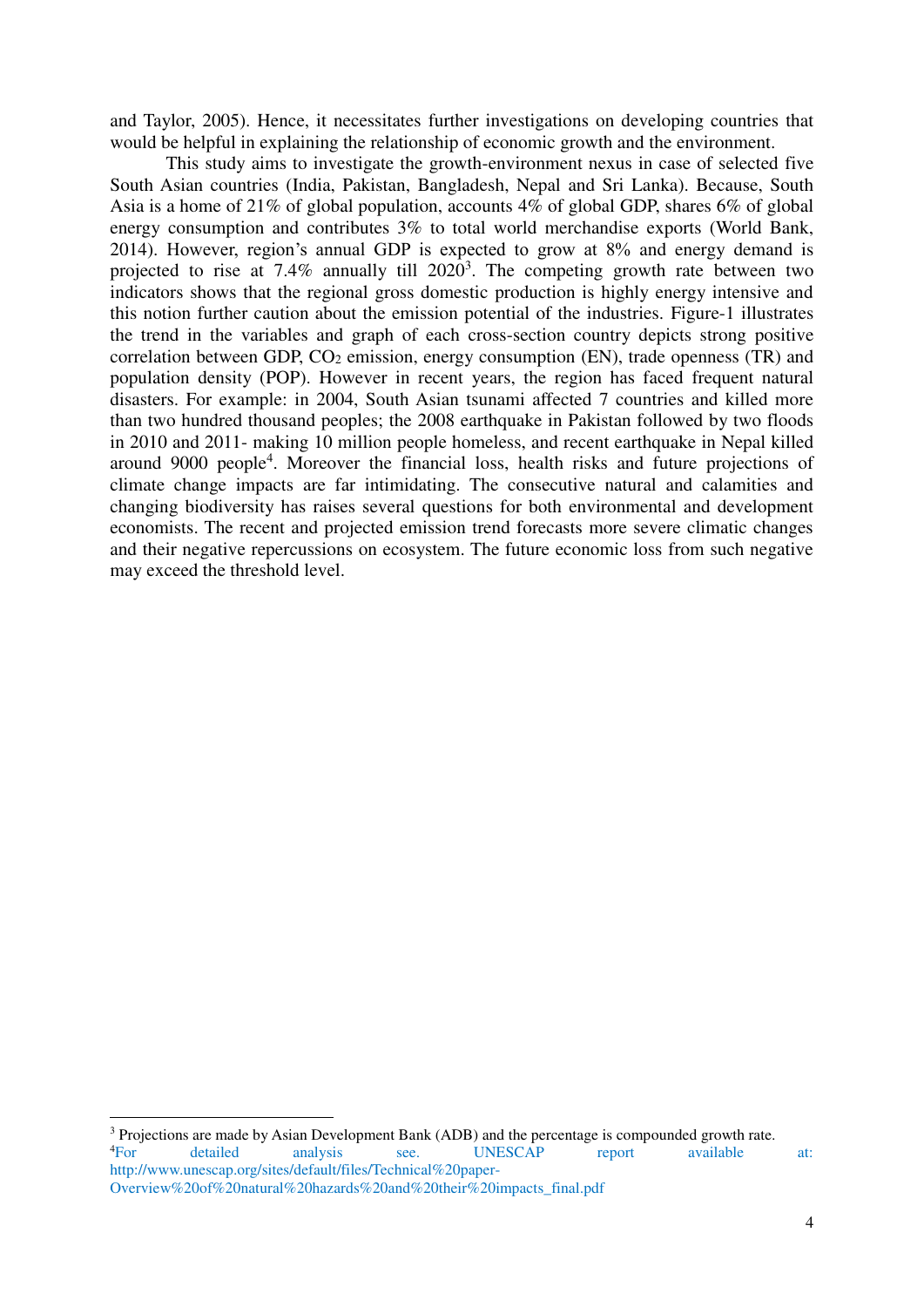

**Figure 1: Trend in the variables** 

This study uses time series data from five selected countries of South Asia (India, Pakistan, Bangladesh, Sri Lanka, and Nepal) to empirically investigate the relationship between  $CO<sub>2</sub>$  emissions and four of its potentially contributory factors i.e. energy consumption, income (GDP), trade openness and population. All the countries are developing economies and in transition to industrialization. In such phase of economic development, countries tend to increase their energy consumption to match up with the demands of new industries. However, the study of countries in their initial stage of development is important in order to understand their pattern of  $CO<sub>2</sub>$  emission. Developing countries have the opportunity to learn from the history of developed countries and to divert their attention to combat environmental degradation at the early stage of their development. Such awareness can help low income countries to develop policies for a cleaner environment [\(Grossman and Krueger,](#page-22-1)  [1994\)](#page-22-1).

The rest of the paper is organized as: section 2 presents a brief review of literature on the subject. Section 3 provides detail of the data and explanation of the model used. Section 4 produces the results and provides policy suggestions in both the group and individual context. Section 5 concludes the findings.

#### **2. Literature Review**

The study of relationship between economic growth and environmental factors is not a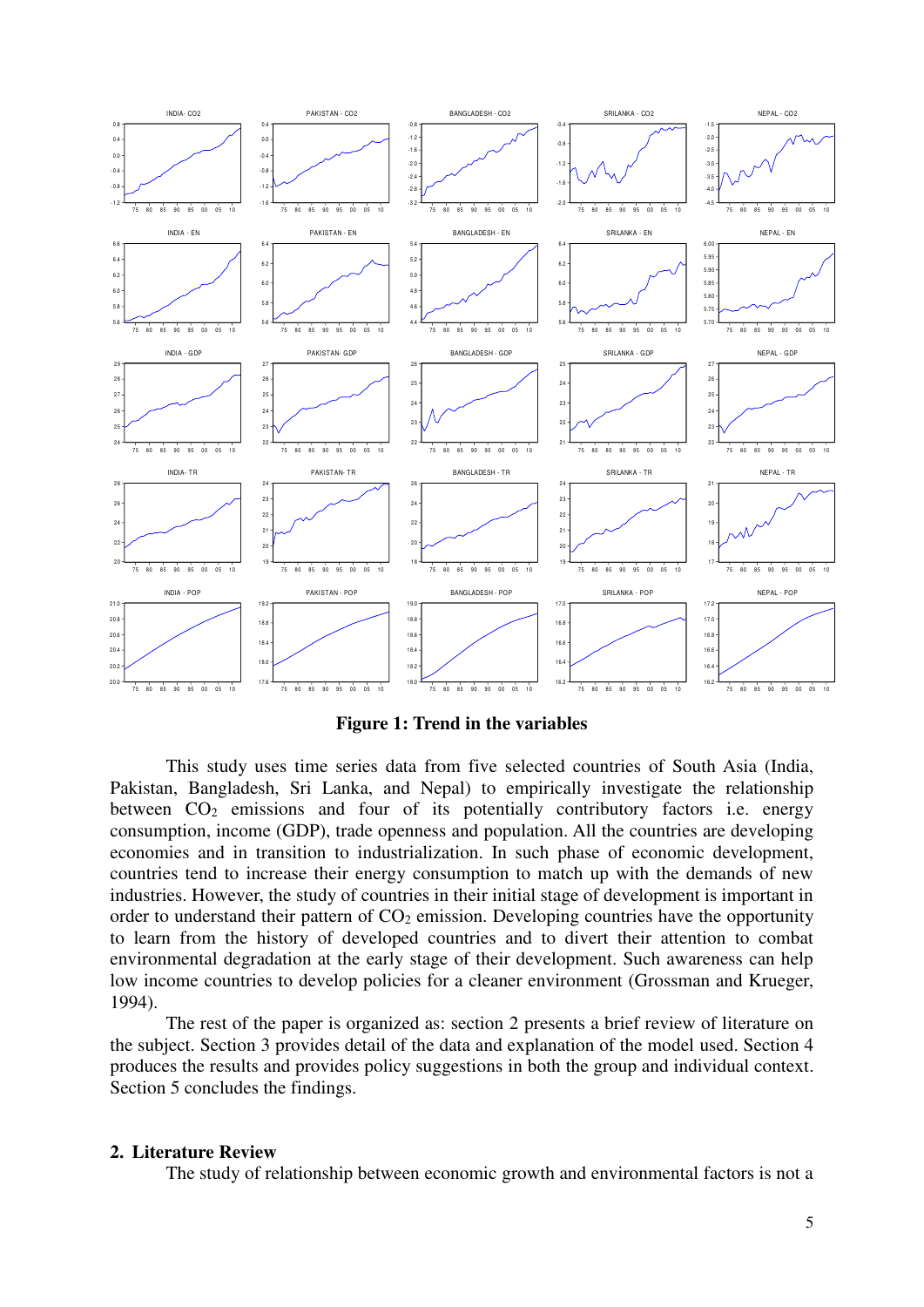new topic. Economists have studied the impact of environmental factors such as the use and availability of fossil fuels and other industrial inputs on economic growth since the early ages of industrial revolution (Shafik and Bandyopadhyay, 1992; Jänicke et al., 1989). Economists viewed the limited capacity of natural resources as a hurdle in the path of economic growth [\(Brock and Taylor, 2005\)](#page-22-4) and tried to find new sources of industrial inputs in order to boost production. However, industrial revolution has transformed the global economy from being organic to inorganic while increasing the per capita consumption of fossil fuels (Stern et al., 1996). The increased fossil fuel consumption has led to the increased level of greenhouse gases in the atmosphere resulting in global warming and climate change [\(Kasman and](#page-23-2)  [Duman, 2015\)](#page-23-2). The Growth-Environment literature sought meaningful attention after the Earth's summit 1992. Ever since, the research on the subject has grown and today a vast literature exists both in theoretical and empirical forms. The increase in research on the relationship of economic growth and environment and the existence of such vast literature have changed the attitudes where economists are worried more about global warming, cleaner environment and reduction in emissions rather than the ultimate exhaustion of fossil fuel reservoirs and other natural resources for the purpose of development [\(Brock and Taylor,](#page-22-4)  [2005\)](#page-22-4).

The literature on the relationship of economic growth and environment can be divided into three categories; the growth-environment nexus, the growth-energy nexus and, combining the first two, the growth-energy-environment nexus [\(Baek and Kim, 2011\)](#page-22-5). The first group has focused mainly on testing the validity of Environmental Kuznet curve (EKC) hypothesis to study the relationship between economic growth and environment. EKC hypothesis asserts that the initial stage of economic growth will tend to increase the level of emission as the production rises. However, after attaining the certain threshold of income, the effect turns opposite and environmental conditions start improving [\(Grossman and Krueger,](#page-22-6)  [1991](#page-22-6)). The second group looked income and energy consumption as the main contributors of CO2 emission and analyzed the causal relationship among these variables. The third group combined the techniques of the first two to analyze the relationship among the variables [\(Baek and Kim, 2011;](#page-22-7) [Kasman and Duman, 2015](#page-22-8); Al-Mulali and Ozturk, 2015; Al-Mulali et al., 2015b, 2015c; Farhani and Ozturk, 2015).

Testing the EKC hypothesis has been the central idea of majority of studies conducted on the growth-environment nexus. The EKC has an inverted-U shape indicating that after reaching a threshold, the pollution will decrease eventually. This behavior of economic growth and environment is explained through scale, technique and composition effect [\(Grossman and Krueger, 1991\)](#page-22-6). Economic growth normally takes off with industrialization and production at a large scale. Such large scale production brings greater pollution as the economy is normally poor at this stage and cannot afford to obtain modern environmental friendly technology. However, as the economy grows and the income increases, innovations in production techniques take place and environment friendly technology is adopted. This results in lowering the emission level. Finally, as the economy grows further, the focus shifts from pollution-intensive manufacturing sector to pollution-free service sector thus causing the downward part of EKC [\(Grossman and Krueger, 1991\)](#page-22-6). However, the effects of economic growth on the shape of EKC are not obvious and automatic [\(Frankel and Rose, 2005\)](#page-22-9), and the different conditions of economy regarding the stage of economic development, the extent of participation in international trade and the strictness level of environmental control regulations will induce different effects of economic growth on environment in different countries [\(Baek and Kim, 2011\)](#page-22-5). Although the most probable explanation of the inverted Ushaped of EKC can be the technological advancement with higher income, however the biggest reason seems to be the fact that richer countries have more strict environmental laws due to the demand of their citizens for a cleaner environment [\(Grossman and Krueger, 1994\)](#page-22-1).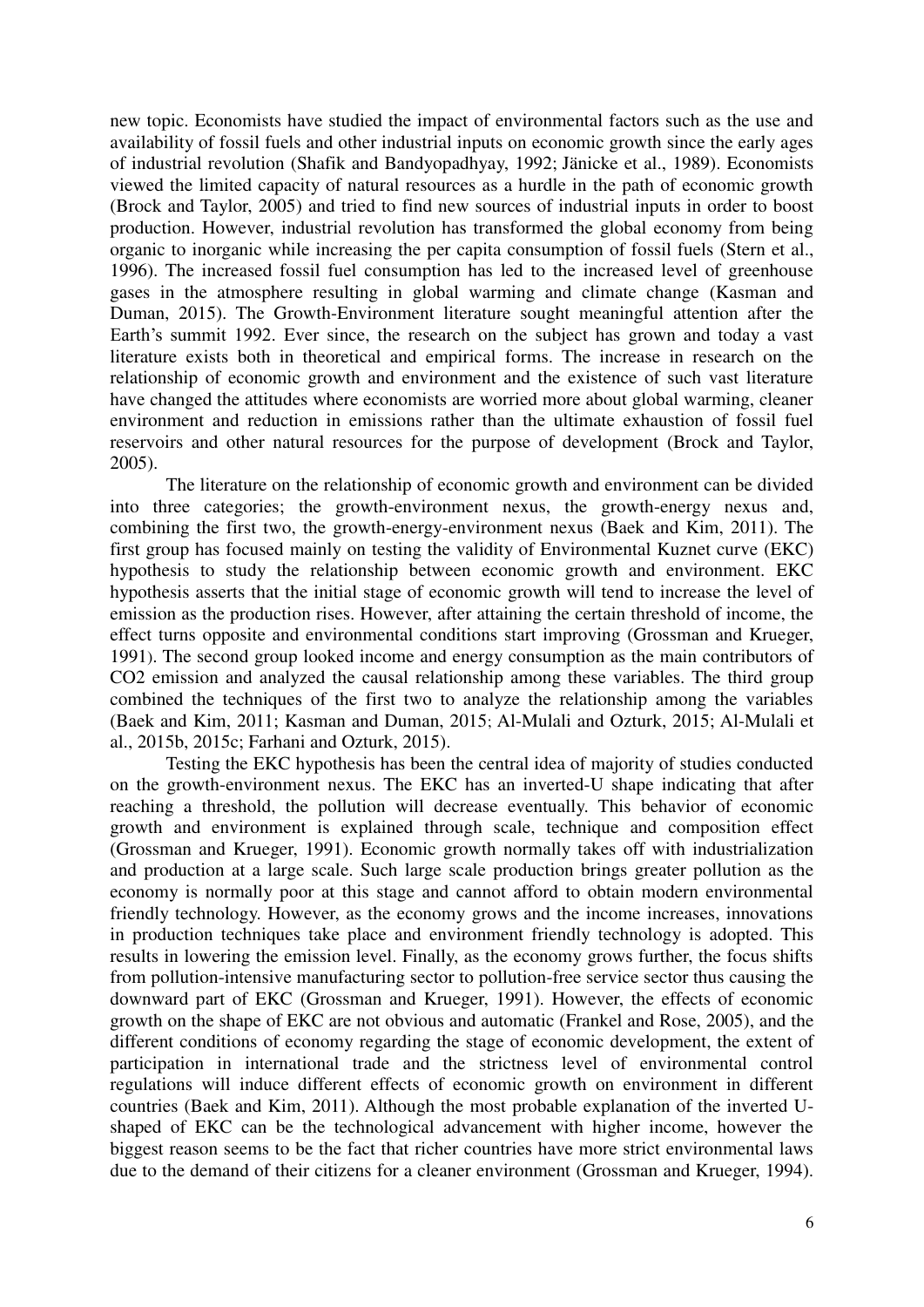Economic growth is very much dependent upon the use of energy. Thus higher economic growth calls for more energy consumption which increases the emission of greenhouse gases [\(Kim and Baek, 2011\)](#page-23-3), unless renewable energy sources are used in production. [Yildirim et al.](#page-24-5)  [\(2014\)](#page-24-5) examine the relationship between energy consumption per capita and real GDP per capita for Indonesia, Malaysia, Philippines, Singapore and Thailand using both panel data causality which is taking into account cross-sectional dependence and heterogeneity among the countries and time series causality tests for the period 1971–2009. The conservation hypothesis is supported for Indonesia, Malaysia and Philippines. Although a bidirectional relation is found in the case of Thailand, since there is no positive effect of energy consumption on GDP, the conservation hypothesis is supported. In the pattern of Singapore, the neutrality hypothesis is supported. In addition, the increase in investment and labor force lead to more energy consumption in Indonesia, Malaysia and Thailand. Apergis and Ozturk (2015) testeed the EKC hypothesis for 14 Asian countries spanning the period 1990–2011. They focused on how both income and policies in these countries affect the income–emissions (environment) relationship. The Generalized Method of Moments (GMM) methodology using panel data is employed in a multivariate framework to test the EKC hypothesis. The multivariate framework includes:  $CO<sub>2</sub>$  emissions, GDP per capita, population density, land, industry shares in GDP, and four indicators that measure the quality of institutions. In terms of the presence of an inverted U-shape association between emissions and income per capita, the estimates have the expected signs and are statistically significant, yielding empirical support to the presence of an EKC hypothesis. [Uddin et al. \(2016\)](#page-24-6) investigate the long run Granger causality relationship between energy consumption, carbon emissions, economic growth and trade openness in Sri Lanka. The analysis reveals that, there exists long–run causal relationship between carbon emission and economic growth for Sri Lanka over the period of 1971-2006. In addition, there is unidirectional causality running from economic growth to the carbon emission and energy consumption.

Another variable that has gained importance among environmental economists in recent years is trade liberalization. Theoretically, international trade can have both positive as well as negative impacts on environment. On the one hand, it increases income which eventually leads to demand for better environment, while on the other hand, it can tempt developing countries to increase their production without taking care of environment and thus increasing GHG emissions [\(Forslid et al., 2014\)](#page-22-10). Trade liberalization is being argued, in the developing literature, to accelerate economic growth which, according to EKC hypothesis, will eventually reduce environmental pollution. Trade liberalization impacts environment in a positive way by increasing national income and allowing the countries to specialize in the activities that best suit their conditions. Trade liberalization not only brings opportunity to produce in huge quantities (scale effect), but also carries modern technology (technique effect) and managerial philosophy (composition effect) across the borders. Thus, it helps developing countries to reduce their emissions by making available modern technology and environmental friendly techniques of production to them [\(Grossman and Krueger, 1991\)](#page-22-6). Proponents of international trade argue that interactions with the international trade community encourage innovations and thus enabling countries to achieve sustainable growth. Furthermore, it allows consumers in developing countries to be exposed to a variety of products from all over the world, it can increase demand for environmental friendly products [\(Frankel and Rose, 2005\)](#page-22-9). On the other side, firms that compete in international market i.e. exporters, tend to be cleaner than non-exporters mainly because of the international competitive pressures and because of high productivity which allows them to invest more in abatement technologies [\(Forslid et al., 2014\)](#page-22-10). Having no competitive advantage, eventually the dirtier firms will be weeded out by cleaner firms in developing countries as a result of engaging in international trade [\(Forslid et al., 2014\)](#page-22-10).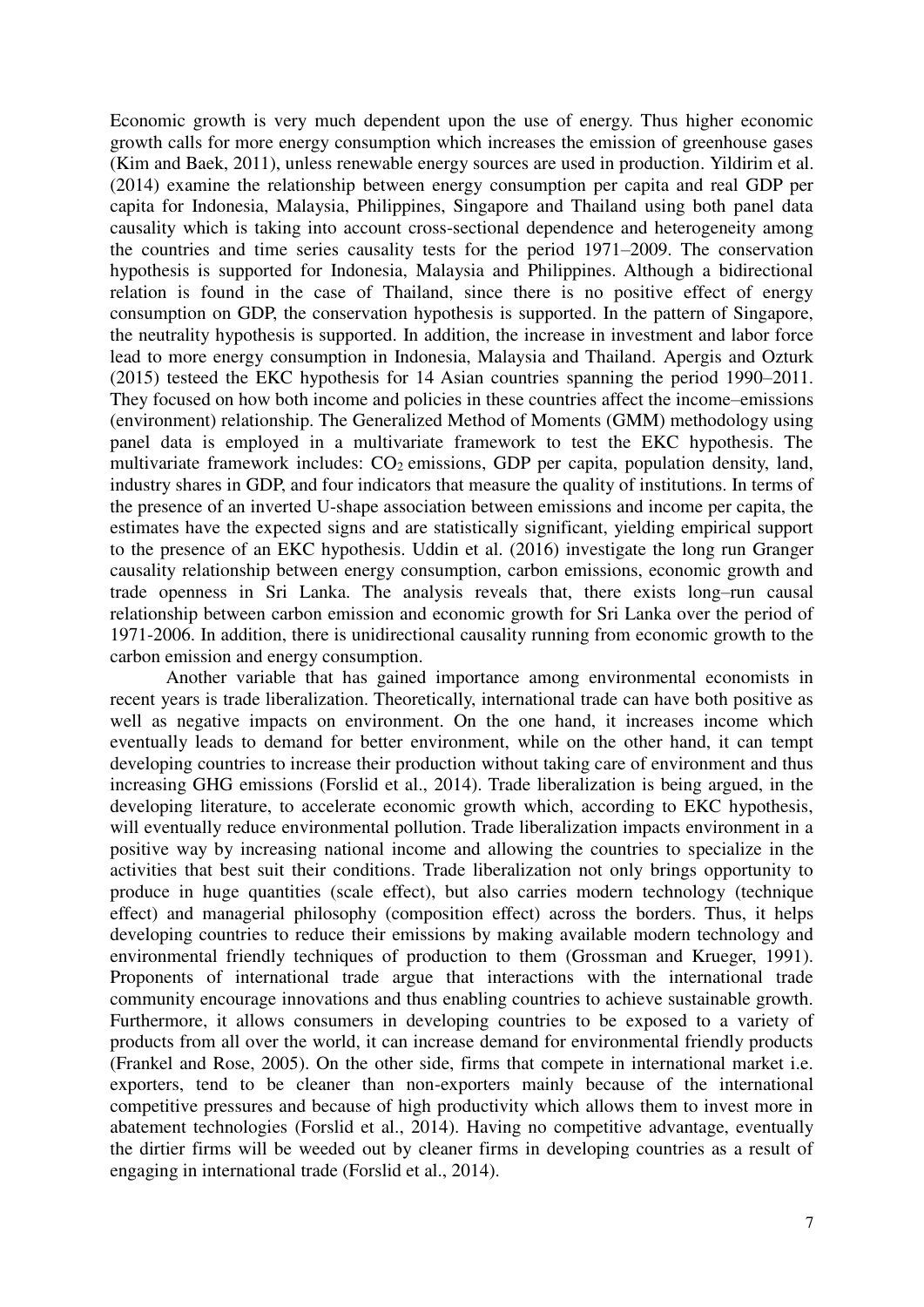While there are many proponents of international trade, many others think it will only worsen the environment, especially in developing countries. The most recent arguments against trade openness in literature are the *race to bottom hypothesis* and *the pollution haven hypothesis.* Environmentalists argue that with open trade less developed countries will slacken their environmental regulation standards, which are not strict at all, in order to retain competitiveness against their advanced rivals [\(Frankel and Rose, 2005,](#page-22-9) [Kozul-Wright and](#page-23-4)  [Fortunato, 2012\)](#page-23-4). This is called the *race to bottom hypothesis.* The *Pollution Haven Hypothesis* argues that since developed countries have strict environmental regulations, the firms in developed countries are at disadvantage to produce pollution intensive products. They will, therefore, transfer their production of such goods to developing countries where the regulations are soft [\(Managi et al., 2008;](#page-23-5) [Grossman and Krueger, 1994\)](#page-22-1). Opponents of trade openness accuses international trade for being the source for developed countries to externalize the environmental burden by shifting the pollution intensive industries to poor countries and importing the products back from there [\(Wiebe et al., 2012\)](#page-24-7). "Dirty" industries are, therefore, expected to flourish with trade liberalization especially in developing countries [\(Takeda and Matsuura, 2006\)](#page-24-0). This strategy, although useful for decreasing pollution within the borders, however does no good for global emission level and does not help in combating global warming. Another issue is of "Carbon Leakage" where firms either relocate their production facilities from countries with stringent environmental regulations to countries having slack policies, or lose market share to those firms that relocate their facilities [\(Kozul-](#page-23-4)[Wright and Fortunato, 2012\)](#page-23-4). This fear of losing market share will enforce firms to transfer their facilities to less regulated countries and become an importer of pollution. The stage of economic development plays an important role in whether a country will be exporter or importer of pollution [\(Takeda and Matsuura, 2006\)](#page-24-0). The results of [Takeda and Matsuura\(](#page-24-0)  [2006\)](#page-24-0) show that Japan has been an exporter, importer and again exporter of dirty goods to/from Singapore and Hong Kong in different stages of economic development in these countries. This status of exporter and importer changed with other East Asian countries as well. Thus, although developed countries are able to reduce their GDP to energy consumption ratio reaching the flat part of EKC, this reduction is mainly due to imports of pollution intensive goods from developing countries [\(Suri and Chapman, 1998\)](#page-24-1). In such situation, the traditional production-based emission accounting approach, where the emission level is allocated to the countries where it is produced, is not the right approach to study the impacts of international trade on environment. A consumption-based approach must be adopted where the emission level is calculated by the emissions required for producing the goods consumed in a country [\(Wiebe et al., 2012\)](#page-24-7).

There is a plethora of empirical studies conducted on the relationship of economic growth and environment. However, despite the vast literature, based on existing literature on individual countries data, no conclusive relationship can be established between economic growth and CO2 emission [\(Saboori et al., 2012\)](#page-24-8). Although many studies have found the EKC hypothesis valid, many others did not find any sign of an inverted U-shaped for the EKC especially studies from developed and developing countries have produced different results. In their seminal study on the subject, [\(Grossman and Krueger, 1991\)](#page-22-6) studied cross-section data for SO<sub>2</sub> and smoke from 42 countries and found that the pollutants decrease as the per capita GDP increases i.e. validity of EKC hypothesis. [Kasman and Duman \(2015\)](#page-23-2) tested the EKC hypothesis using panel data from new EU members and candidate countries taking income, energy consumption, trade openness and urbanization as the potential contributors of carbon emissions. Their results, obtained from panel unit root tests and panel cointegration tests confirmed the validity of EKC. They further found short term unidirectional causality among the variables towards carbon emissions and long run bidirectional causality suggesting that carbon emissions will increase with higher economic output in the near future. [\(Jalil and](#page-23-6)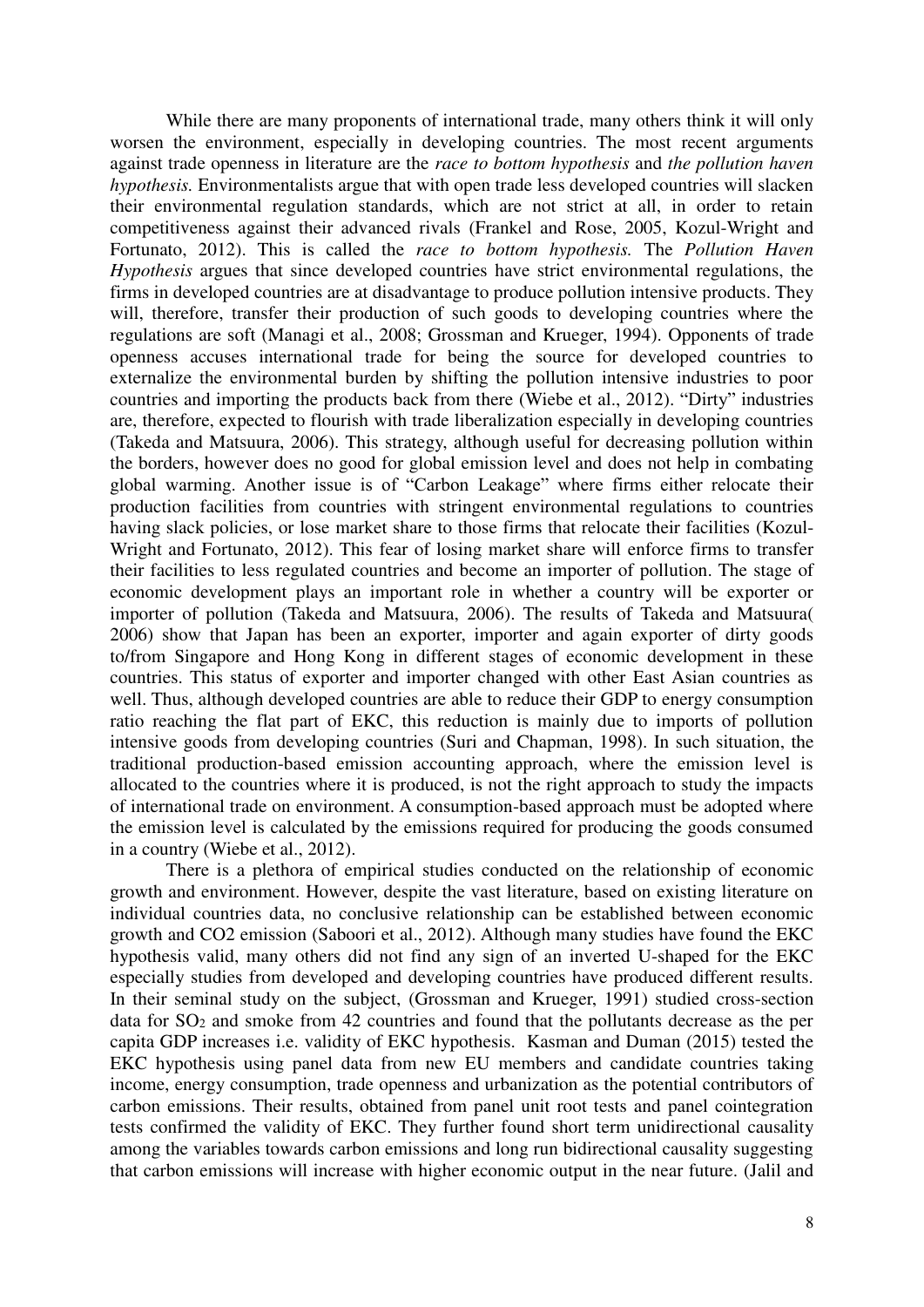[Mahmud, 2009\)](#page-23-6) tested the EKC hypothesis using panel data from 1971-2005 for China using CO2 emission as proxy for environmental degradation. They found EKC valid in case of China. They also found a unidirectional causality running from economic growth to CO2 emission and energy consumption and from trade openness to CO2 emission. [\(Saboori et al.,](#page-24-8)  [2012\)](#page-24-8) studied long-run and causal relationship between economic growth and environment for Malaysia and found the significance of EKC. Their results found no short-run causality among the variables while in long-run, economic growth tends to increase CO2 emission. [Heidari et al. \(2015\)](#page-23-7) analyzed data from five ASEAN countries and found a nonlinear relationship among economic growth measured by per capital GDP, environmental degradation measured by CO2 emission and energy consumption. Their analysis confirmed the validity of EKC for the five countries and found that beyond the threshold parameter (i.e. 4648 USD per capita income) the CO2 emission starts to decline.

Whereas these studied found EKC to be valid, many others found different results. [Suri and Chapman \(1998\)](#page-24-1), in a study from both developed and developing countries, found the turning point of the EKC to be \$55000 which is never achieved by any country yet. With the introduction of international trade in their model, the threshold point increased from \$55000 to \$224000 indicating that trade openness plays a positive role in increasing the emission level in all countries. Results of [Managi et al. \(2008\)](#page-23-5) indicate that emissions of so2 and CO2 increases as the production or income induced by trade openness increases in non-OECD (developing) countries while in OECD (developed) countries, the emissions decreases. However, emissions of BOD decreases in both OECD and non-OECD countries with increased income. One possible explanation for this can be that the social pressure against water pollution is stronger as compared to that against air pollution in developing countries. Also it is possible that because the cost of abatement technologies for BOD is less than those for SO2 or CO2, developing countries use these technologies more frequently [\(Managi et al.,](#page-23-5)  [2008\)](#page-23-5). [\(Begum et al., 2015\)](#page-22-11) found a U-shaped curve (opposite of that suggested by EKC) between economic growth and environment for Malaysia. Their results further found that population growth has no impact of  $CO<sub>2</sub>$  emission. [Hossain \(2011\)](#page-23-8) using panel data from Newly Industrialized Countries found no long run relationship between CO<sub>2</sub> emission, economic growth, energy consumption, trade openness and urbanization. However, the study found that in short run, economic growth and trade openness have unidirectional relationship with  $CO<sub>2</sub>$  emission. The results indicate that for newly industrialized countries, the long run elasticity of  $CO<sub>2</sub>$  emission with respect to energy consumption is higher than short run indicating that pollution will continue to rise in long run for the NIC under study. [Kozul-](#page-23-4)[Wright and Fortunato \(2012\)](#page-23-4) studied data of CO2 emission and GDP from 181 countries to study EKC hypothesis. Their data showed no sign of any turning down point thus invalidating the EKC hypothesis, and that the co2 emission behaved to increase with higher income. Their results show that per capita income tends to increase emission of co2 as well as cumulative measure of GHG emission.

 [Al-mulali et al. \(2013\)](#page-22-7) analyzed data from 14 Middle East and North African (MENA) countries from 1996-2012 using Pedroni Cointegration test and FMOLS. Their results show that energy consumption, trade openness, urbanization, and industrial developments cause environmental degradation while political stability has favorable impacts on environment.

Impacts of trade openness on environment have been empirically tested by many researchers. [Takeda and Matsuura \(2006\)](#page-24-0) tested the impact of trade liberalization on  $CO<sub>2</sub>$ emissions by studying the trade pattern of dirty goods between ten East Asian countries and Japan and USA. Their results show that increase in exports of dirty goods to Japan increases domestic CO<sub>2</sub> emission in each country while imports of dirty goods from Japan has no impact on CO<sub>2</sub> emissions. For USA, they didn't find statistically significant impact of either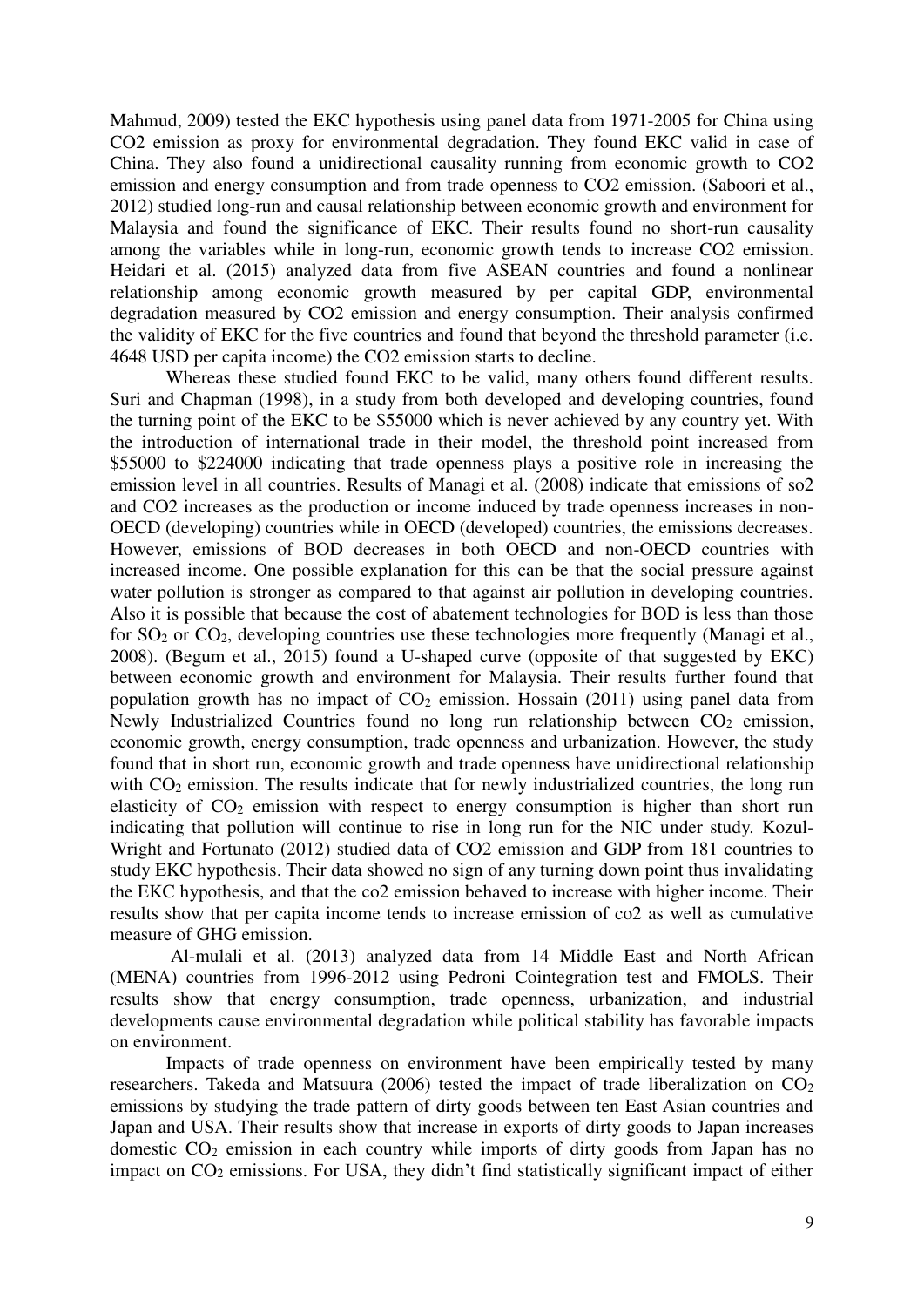exports or imports of dirty goods for any of the countries under study. The overall results of [Takeda and Matsuura \(2006\)](#page-24-0) support the *Pollution Haven Hypothesis* and indicate that trade liberalization increases co2 emission in East Asian countries. [Wiebe et al. \(2012\)](#page-24-7) using consumption-based approach to emission found that the net imports of OECD (developed) countries increased by 80% between 1995 and 2005 while the net exports of BRICSA and non-OECD countries increased for the same period of time therefore supporting the Pollution Haven hypothesis that the developed countries have externalized the environmental burden through international trade. [Naranpanawa \(2011\)](#page-23-9) investigated the relationship between trade openness and co2 emission in case of Sri Lanka and found that although the variables are related in the long run, there is no long run causality between trade openness and co2 emission. The results of [Baek and Kim \(2011\)](#page-22-5) supported the gain from trade hypothesis for developed countries while for developing countries they found that the Race to Bottom Hypothesis holds where the developing countries seem to lower the level of environmental regulations in order to attract multi nationals and foreign investments. The empirical results of [Frankel and Rose \(2005\)](#page-22-9) reject the race to bottom hypothesis and support the gains from trade hypothesis. Furthermore, the results did not find any support for the Pollution Haven hypothesis. Thus, according to [Frankel and Rose \(2005\)](#page-22-9) trade openness neither shifts pollution to developing countries through the environmental competitive advantage hypothesis nor does it increase pollution in countries which specializes in capital intensive production.

With such different and controversial results of the studies conducted on the topic, it is evident that economic growth and increase in income are not automatic cure for environmental degradation, rather there is a need for devising policy strategies that will make the EKC more flat for, especially, developing countries and help to reduce emissions worldwide [\(Kozul-Wright and Fortunato, 2012\)](#page-23-4). However, such policies can only be materialized if proper institutions are in place to transform popular demand for cleaner environment into regulations [\(Grossman and Krueger, 1991,](#page-22-6) [Kozul-Wright and Fortunato,](#page-23-4)  [2012\)](#page-23-4). There is a need for international cooperation to resolve the global environmental problems [\(Frankel and Rose, 2005\)](#page-22-9). Various efforts have been initiated on the international level e.g. the United Nations Framework Convention on Climate Change, Kyoto Protocol, the Bali roadmap etc. However, as most countries are guided by their national self-interest to participate in global emission reduction agreements, the hope for cooperative efforts to reduce global emission is very little [\(Carbone et al., 2009\)](#page-22-12). It is because the benefits of emission reduction are worldwide while the costs normally pertain to the country that makes efforts for emission reductions, no individual country would voluntary adopt emission abatement policies. Therefore, there is a need for multilateral efforts to address the issue [\(Kozul-Wright](#page-23-4)  [and Fortunato, 2012\)](#page-23-4).

## **3. Methodology and Data**

#### **3.1. Methodology**

# **3.1.1. Levine-Lin-Chu (L-L-C) Panel Unit Root Test**

The test for unit root has become a standard practice in applied time series econometrics literature ([\(Chang, 2010\)](#page-22-13); [\(Ozturk and Acaravci, 2013\)](#page-23-10)). However, [\(Maddala,](#page-23-11)  [1999\)](#page-23-11) argue that the individual unit root tests have limited power to maintain the persistence of individual regression errors across the cross sections. Later, [Levin et al. \(2002\)](#page-23-12) develops a panel unit root test by pooling the cross section that allows trend and intercept coefficients to freely move across the cross sections and generated pooled t-statistics. hence, Levin-Lin-Chu (llc) unit root test provides better approximation results as compare to common panel unit root tests ( [\(Niu et al., 2011\)](#page-23-13); [\(Akhmat et al., 2014\)](#page-21-0). LLC test suggests the following hypothesis. Null hypothesis  $(H<sub>0</sub>)$ : each time series contains a unit root.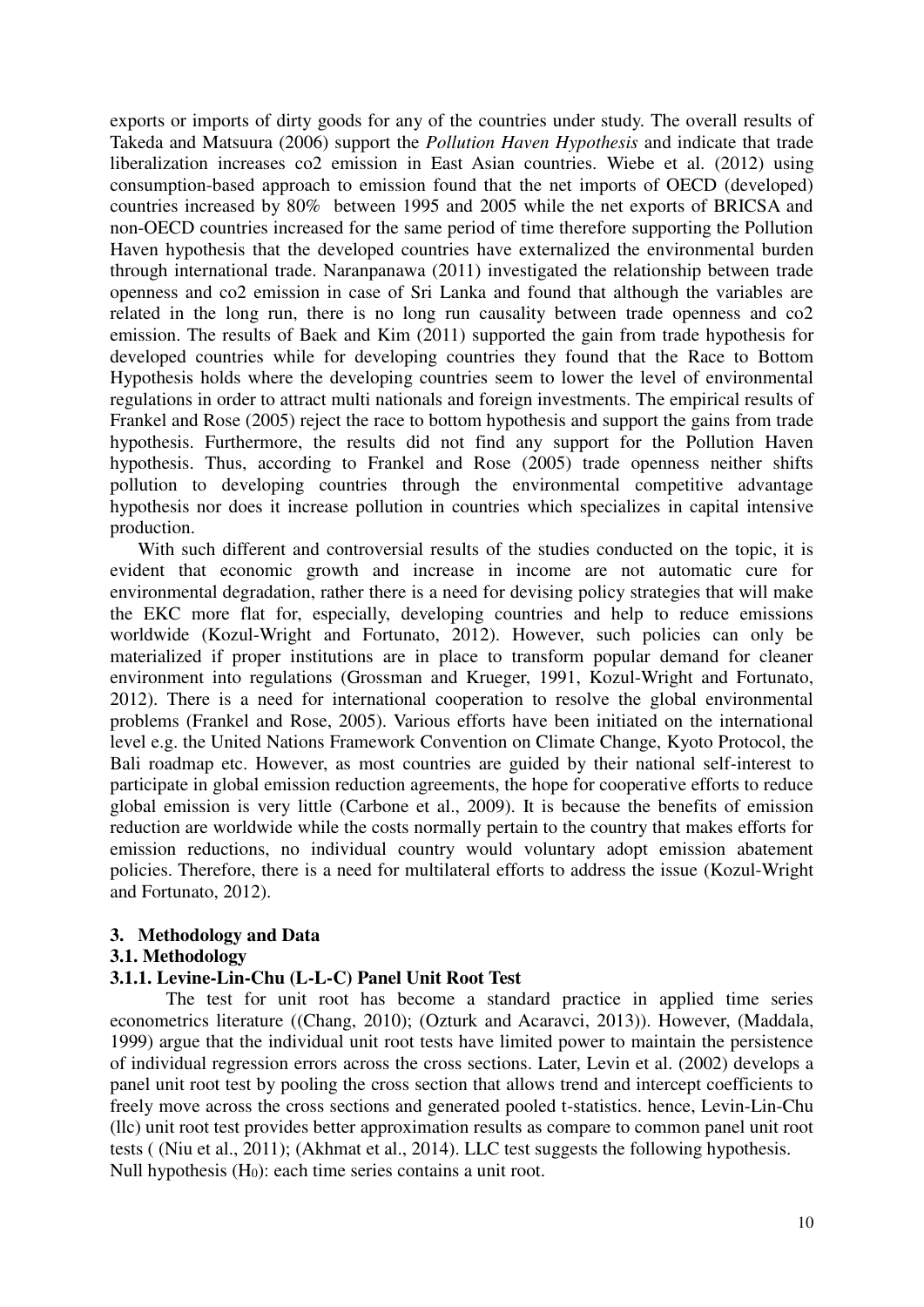Alternate hypothesis  $(H_1)$ : each time series is stationary.

Here the lag order $(p)$  allowed to vary across the cross-sections and the procedure functions in the following way;

In the first step, we run augmented Dickey- Fuller (ADF) for each cross-section on the equation:

$$
\Delta Y_{i,t} = \rho y_{i,t-1} + \sum_{L=1}^{p_1} \theta i L \Delta Y_i, t - L + \alpha m i d m t + \varepsilon i t \tag{1}
$$

The second step involves two auxiliary regressions:

1)  $\Delta Y_{i,t}$  on  $\Delta y_{i,t-L}$  & d<sub>m,t</sub> which obtain residual  $\hat{ }$  eit and,

2)  $y_{i,t-1}$  on  $\Delta y_{i,t-L}$  & d<sub>m,t</sub> which get residual ^ vi,t-1.

In the third step, we standardize the residuals by performing;

$$
\tilde{e}_{i,t} = \hat{e}_{i,t}/\tilde{O}_{\text{eit}} \tag{2}
$$

$$
\tilde{\upsilon}_{i,t-1} = \tilde{\upsilon}_{i,t} / \tilde{O}_{\text{eit}} \tag{3}
$$

Where  $\tilde{\sigma}_{\text{sit}}$  represents the standard-error in each ADF-test

Finally, the pooled OLS regression is performed by:

 $\tilde{e}_{i,t} = \rho \tilde{v}_{i,t-1} + \varepsilon_{i,t}$  (4)

The null hypothesis is  $\rho = 1$ . However, the Levin-Lin-Chu test requires to adjust the *t*statistics under the condition  $\sqrt{N_T}/T \rightarrow 0$ . Levin et al. (2002) suggest that the sufficient conditions are explained by  $\sqrt{N_T}/T \rightarrow 0$  and  $N_T/T \rightarrow k$ , where the cross-sectional dimension (N) is a monotonic function of time dimension (T). The literature opines that the test is useful for macro panels if statistics fall between 10-250 and 5-250 in case of 'N' and 'T', respectively. The small value of T reflects that the panel is undersized and as a result bears low power. Whereas, the large T value insists to check the unit root for each cross-section individually. The test is considered restrictive in the sense that it's null-hypothesis accounts unit root for all cross-sections that ignores the notion that some cross-sections are subject to a unit root and some are not. Another disadvantage associated with this test statistic is that it assumes the panel is cross-sectional independent. Therefore, in order to avoid the disadvantages of Levin-Lin-Chu unit root test, we also apply Breitung panel unit root test developed in [\(Breitung, 2002\)](#page-22-14). Breitung test qualifies for non-stationary panels as well (Moon et al., 2006)

## **3.1.2. Panel Cointegration Tests**

The time series econometrics literature suggests that the development of cointegration to panel data is also recent. Therefore, following the panel unit root tests, we incorporate panel cointegration tests to investigate the long-run association among the variables. However, the techniques available so far are divided in to two main groups; one that uses null hypothesis as ''no-cointgeration'' (i.e. [\(Pedroni, 1999\)](#page-23-14); [\(Kao, 1999\)](#page-23-15); [\(Larsson et al., 2001\)](#page-23-16); [\(Groen and Kleibergen, 2003\)](#page-22-15) and other takes ''cointegration'' as null hypothesis (i.e. [\(McCoskey and Kao, 1998\)](#page-23-17); [\(Maddala, 1999\)](#page-23-11); [\(Westerlund, 2007\)](#page-24-9). For present analysis, we utilize three different panel cointegration techniques representing both approaches, proposed by [\(Pedroni, 1999,](#page-23-14) [Pedroni, 2004\)](#page-24-10), [\(Kao, 1999\)](#page-23-15) and [\(Maddala and Kim, 1998\)](#page-23-18). [Pedroni \(1999,](#page-23-14) 2004) proposes seven different statistics to test for cointegration relationship in heterogeneous panel. These tests are corrected for bias introduced by potentially endogenous regressors. The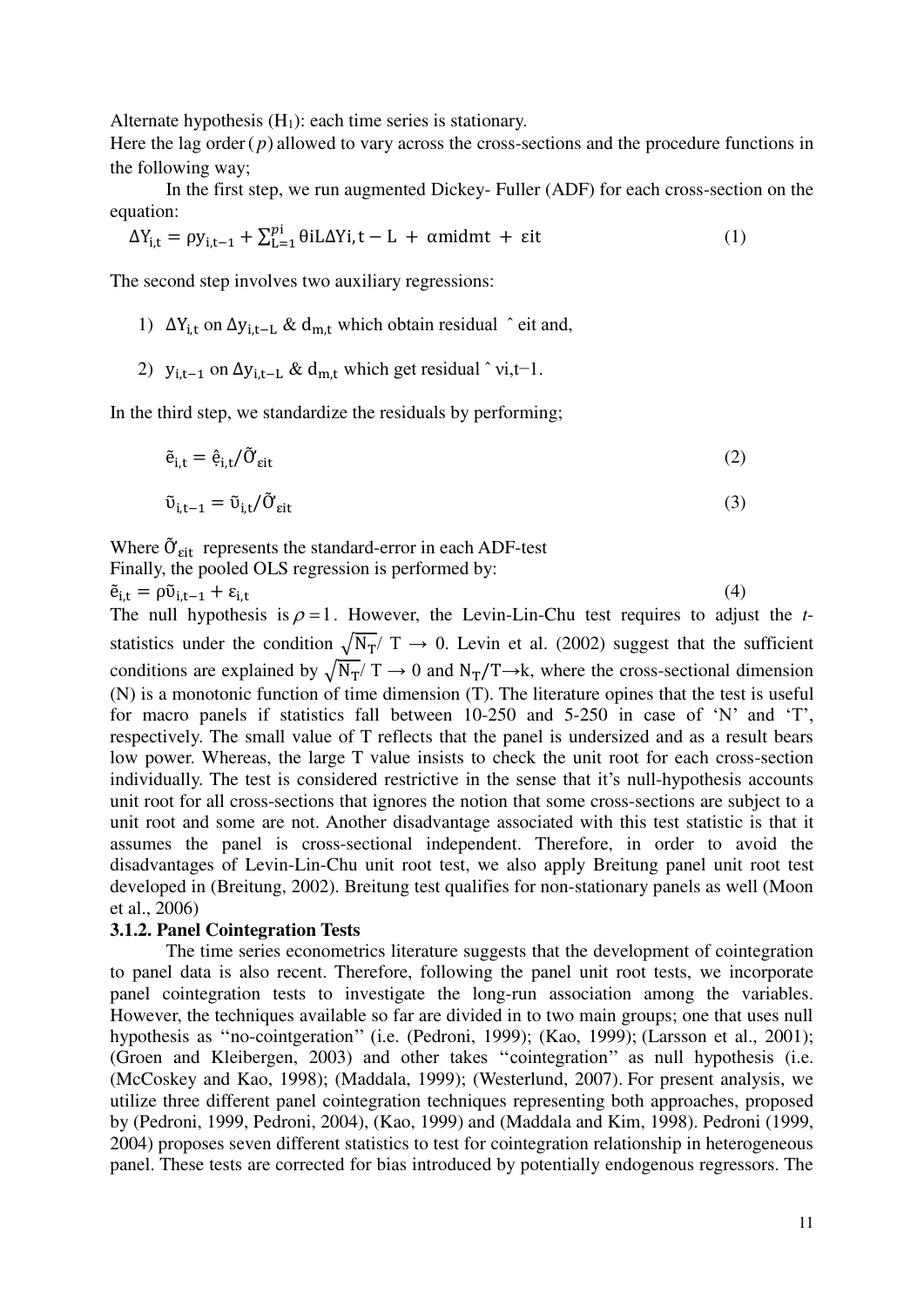seven test statistics of Pedroni are classified into within dimension and between dimensions statistics. Within dimension statistics are referred to as panel cointegration statistics, while between dimension statistics are called group mean panel cointegration statistics. These cointegration test statistics are based on the extension of two step residual based strategy of Engle and Granger (1987). In the first step, procedure involves estimation of seven test statistics essential and stores the residuals. The model is run on the following test equation:

$$
x_{i,t} = \alpha_{0i} + \rho_i t + \beta_{1i} Z_{1i,t} + \dots + \beta_{mi} Z_{mi,t} + \mu_{it}
$$
\n(5)

In the second step, the first difference of each cross-section in the panel from original data series is taken in order to calculate the residual of differenced regression:

$$
\Delta x_{i,t} = \theta_{1i} \Delta Z_{1i,t} + \dots + \theta_{mi} \Delta Z_{mi,t} + \eta_{it}
$$
\n
$$
\tag{6}
$$

In the third step, estimate the long-run variance  $(\hat{\kappa}_{11,i}^2)$  from the residuals  $(\hat{\eta}_{it})$  of the

differenced regression. In the fourth step, using the residual  $(\hat{\mu}_i)$  of original co integrating equation, estimate the appropriate autoregressive model. Following these steps, the seven panel test statistics are computed with appropriate mean and variance adjustment terms as described by [\(Pedroni, 1999\)](#page-23-14).

Panel v-Statistic:

$$
Z_{\nu} \equiv T^2 N^{3/2} \left( \sum_{i=1}^N \sum_{t=1}^T \hat{\kappa}_{11,i}^{-2} \hat{\mu}_{it-1}^2 \right)^{-1}
$$
 (7)

Panel  $\rho$  -statistic:

$$
Z_{p} = T\sqrt{N} \left( \sum_{i=1}^{N} \sum_{t=1}^{T} \hat{\kappa}_{11,i}^{-2} \hat{\mu}_{it-1}^{2} \right)^{-1} \sum_{i=1}^{N} \sum_{t=1}^{T} \hat{\kappa}_{11,i}^{-2} \left( \hat{\mu}_{it-1} \Delta \hat{\mu}_{it} - \hat{\lambda}_{i} \right)
$$
\nGraphs that is the equation *con* parametric:

\n(8)

Panel t-statistic (non-parametric):

$$
Z_{t} = \left(\tilde{\sigma}^{2} \sum_{i=1}^{N} \sum_{t=1}^{T} \hat{\kappa}_{11,i}^{-2} \hat{\mu}_{it-1}^{2}\right)^{-1/2} \sum_{i=1}^{N} \sum_{t=1}^{T} \hat{\kappa}_{11,i}^{-2} \left(\hat{\mu}_{it-1} \Delta \hat{\mu}_{it} - \hat{\lambda}_{i}\right)
$$
(9)

Panel t-statistic (parametric):

$$
Z_{t}^{*} = \left(\tilde{s}_{N,T}^{*2} \sum_{i=1}^{N} \sum_{t=1}^{T} \hat{\kappa}_{11,i}^{-2} \hat{\mu}_{it-1}^{2}\right)^{-1/2} \sum_{i=1}^{N} \sum_{t=1}^{T} \hat{\kappa}_{11,i}^{-2} \hat{\mu}_{it-1}^{*} \Delta \hat{\mu}_{it}^{*}
$$
\n(10)

Group ρ-statistic:

$$
\tilde{Z}_p \equiv TN^{-1/2} \sum_{i=1}^N \left( \sum_{t=1}^T \hat{\mu}_{it-1}^2 \right)^{-1} \sum_{t=1}^T \left( \hat{\mu}_{it-1} \Delta \hat{\mu}_{it} - \hat{\lambda}_i \right)
$$
\n(11)

Group t-statistic (non-parametric):

$$
\tilde{Z}_i = N^{-1/2} \sum_{i=1}^N \left( \hat{\sigma}_i^2 \sum_{t=1}^T \hat{\mu}_{it-1}^2 \right)^{-1/2} \sum_{t=1}^T \left( \hat{\mu}_{it-1} \Delta \hat{\mu}_{it} - \hat{\lambda}_i \right)
$$
\nGiven the statistic (normalization).

Group t-statistic (parametric):

$$
\tilde{Z}_t^* = N^{-1/2} \sum_{i=1}^N \left( \sum_{t=1}^T \tilde{s}^{*^2} \hat{\mu}_{it-1}^{2^*} \right)^{-1/2} \sum_{t=1}^N \hat{\mu}_{it-1}^* \Delta \hat{\mu}_{it}^*
$$
(13)

Where 
$$
\hat{\lambda}_i = \frac{1}{2} (\hat{\sigma}_i^2 - \hat{s}_i^2)
$$
 and  $\tilde{s}_{N,T}^{*2} = \frac{1}{N} \sum_{i=1}^N \hat{s}^{*2}$  (14)

Having calculating the panel cointegration test statistics, necessary adjustment terms for mean and variance are assigned in order to ensure the asymptotic distribution of test statistics.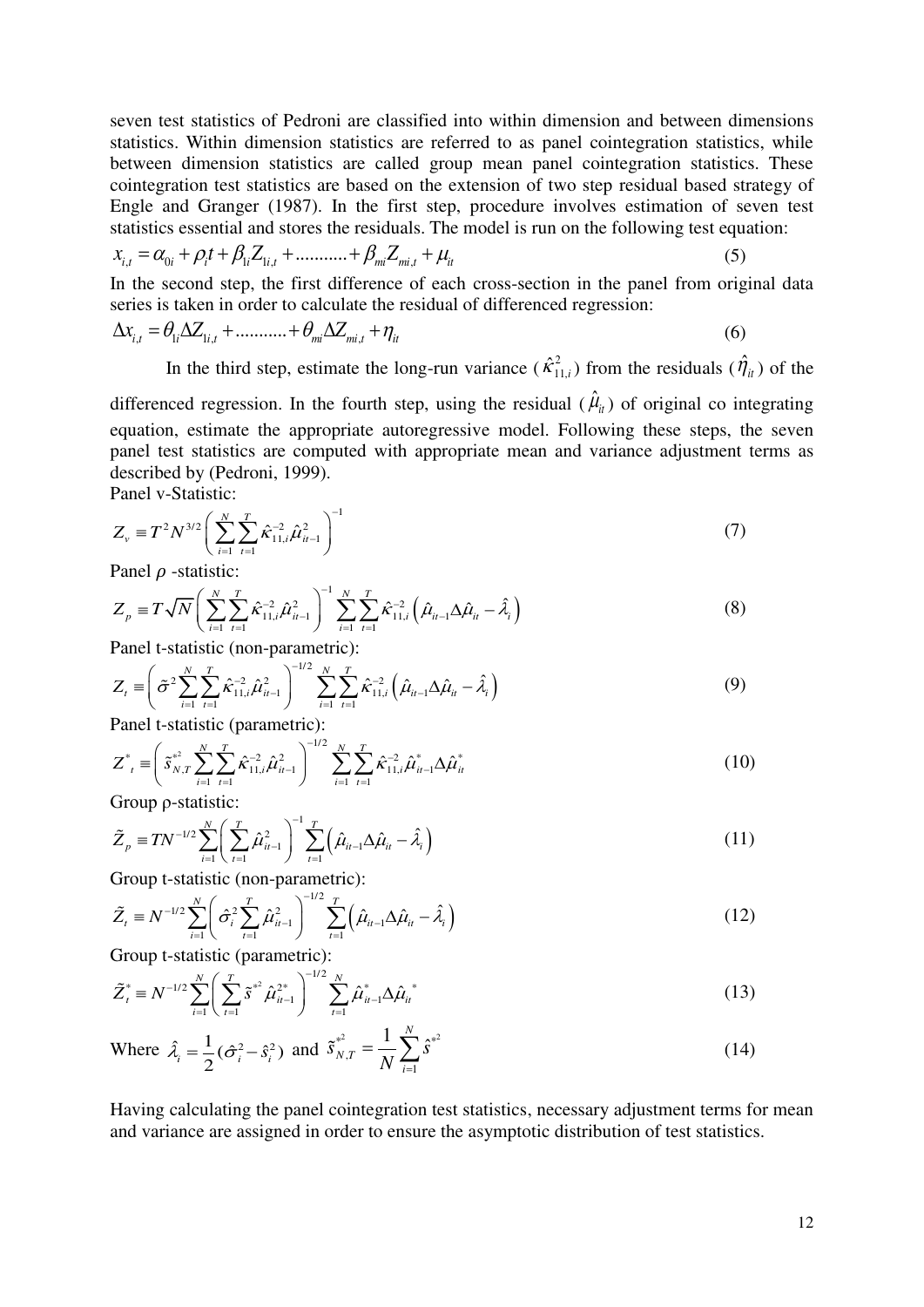$$
\frac{X_{N,T} - \mu\sqrt{N}}{\sqrt{V}} \Rightarrow N(0,1) \tag{15}
$$

Here,  $X_{N,T}$  denotes the test statistics of N and T in a standardized form. u and v are the movement functions of Brownian motion. The null hypothesis of no cointegration for all test statistics is given by:

$$
H_0: \rho_i = 1 \quad \text{for all } i = 1, 2, \dots, N \tag{16}
$$

and, alternative hypothesis for between the dimension and within dimension for panel co integration is given by:

$$
H_0: \rho_i < 1 \quad \text{for all } i = 1, 2, \dots, N \tag{17}
$$

Similarly, the alternative hypothesis for within dimension statistics is given by:  $H_0: \rho_i = \rho < 1$  *for all i* = 1, 2, ..., *N* (18)

Assume a common value for  $\rho_i = \rho$ . Under the alternative hypothesis, all the panel test statistics diverge to negative infinity. Thus, the left tail of the standard normal distribution is required to reject the null hypothesis.

#### **3.1.3. Panel Cointegration Estimates**

Subsequent of applying cointegration test and confirming that there exists a long run association among underlying variables, the next step is to estimate the associated long-run cointegration parameters. Fixed effect, random effect and GMM method could lead to inconsistent and misleading coefficients when applied to cointegrated panel data. For this reason, we estimate the long-run models using "group mean" fully modified OLS (FMOLS) methods. Following [\(Pedroni, 2001\)](#page-24-11), FMOLS technique generates consistent estimates in small samples and does not suffer from large size distortions in the presence of endogeneity and heterogeneous dynamics. The panel FMOLS estimator for the coefficient  $\beta$  is defined as:

$$
\hat{\beta} = N^{-1} \sum_{i=1}^{N} \left( \sum_{t=1}^{T} (y_{it} - \overline{y})^2 \right)^{-1} \left( \sum_{t=1}^{T} (y_{it} - \overline{y}) \right) z_{it}^* - T \hat{\eta}_i
$$
\n(19)

Where  $z_{ii}^* = (z_{ii} - \overline{z}) - \frac{L_{21i}}{\hat{r}} \Delta y_{ii}$ ,  $\hat{\eta}_i = \hat{\Gamma}_{21i} + \hat{\Omega}_{21i}^0 - \frac{L_{21i}}{\hat{r}} (\hat{\Gamma}_{22i} + \hat{\Omega}_{22i}^0)$  $\mathcal{L}_{22}$  $\hat{\mathbf{f}}_{ii}^* = (z_{ii} - \overline{z}) - \frac{\hat{L}_{21i}}{\hat{L}_{22i}} \Delta y_{ii}$ ,  $\hat{\eta}_i \equiv \hat{\Gamma}_{21i} + \hat{\Omega}_{21i}^0 - \frac{\hat{L}_{21i}}{\hat{L}_{22i}} (\hat{\Gamma}_{22i} + \hat{\Omega}_{22i}^0)$  $\mathbf{L}_{22i}$  $z_{ii}^* = (z_{ii} - \overline{z}) - \frac{\tilde{L}_{21i}}{z} \Delta y_{ii}^*$ ,  $\hat{\eta}_i \equiv \hat{\Gamma}_{21i} + \hat{\Omega}_{21i}^0 - \frac{\tilde{L}_{21i}}{z}$  $L = (z_{ii} - \overline{z}) - \frac{L_{21i}}{\hat{L}_{22i}} \Delta y_{ii}, \hat{\eta}_i = \hat{\Gamma}_{21i} + \hat{\Omega}_{21i}^0 - \frac{L_{21i}}{\hat{L}_{22i}} (\hat{\Gamma}_{22i} + \hat{\Omega}_{22i}^0)$  and  $\hat{L}_i$  is a lower

triangular decomposition of  $\hat{\Omega}_i$ . The associated t-statistics gives:

$$
t_{\hat{\beta}^*} = N^{-1/2} \sum_{i=1}^N t_{\hat{\beta}^*, i} \text{ Where } t_{\hat{\beta}^*, i} = (\hat{\beta}_i^* - \beta_0) \left[ \hat{\Omega}_{11i}^{-1} \sum_{t=1}^T (y_{it} - \overline{y})^2 \right]^{1/2}
$$
(20)

#### **3.1.4. Decomposition Analysis**

In the recent applied economics literature, Granger causality analysis is commonly used method to test the causal links among the variables. However, Granger causality along with other causality test (i.e. Toda-Yamamoto) do not give relative strength of causal links [\(Shahbaz, 2012\)](#page-24-12). Alternatively, impulse response function (IRF) and forecast error variance decomposition method (FEVDM) provide an Innovative Accounting Approach (IAA) for testing causal links among the variables. The IAA provides prominent method of explaining the estimated linear and non-linear multivariate time series models (Ahmed et al., 2016d; [Alves and Moutinho, 2013;](#page-22-16) [Lanne and Nyberg, 2014;](#page-23-19) [Shahbaz, 2015\)](#page-24-4). We preferred this approach over traditionally used Granger causality tests because IAA does not only provide the direction of causality but also the magnitude of causal links among the variables at different time periods ([\(Menyah and Wolde-Rufael, 2010\)](#page-23-20); [\(Hassan et al., 2011\)](#page-22-17); [\(Shahbaz,](#page-24-12)  [2012\)](#page-24-12); [\(Tiwari and Shahbaz, 2014\)](#page-24-13)). Furthermore, under FEVDM process, the variance in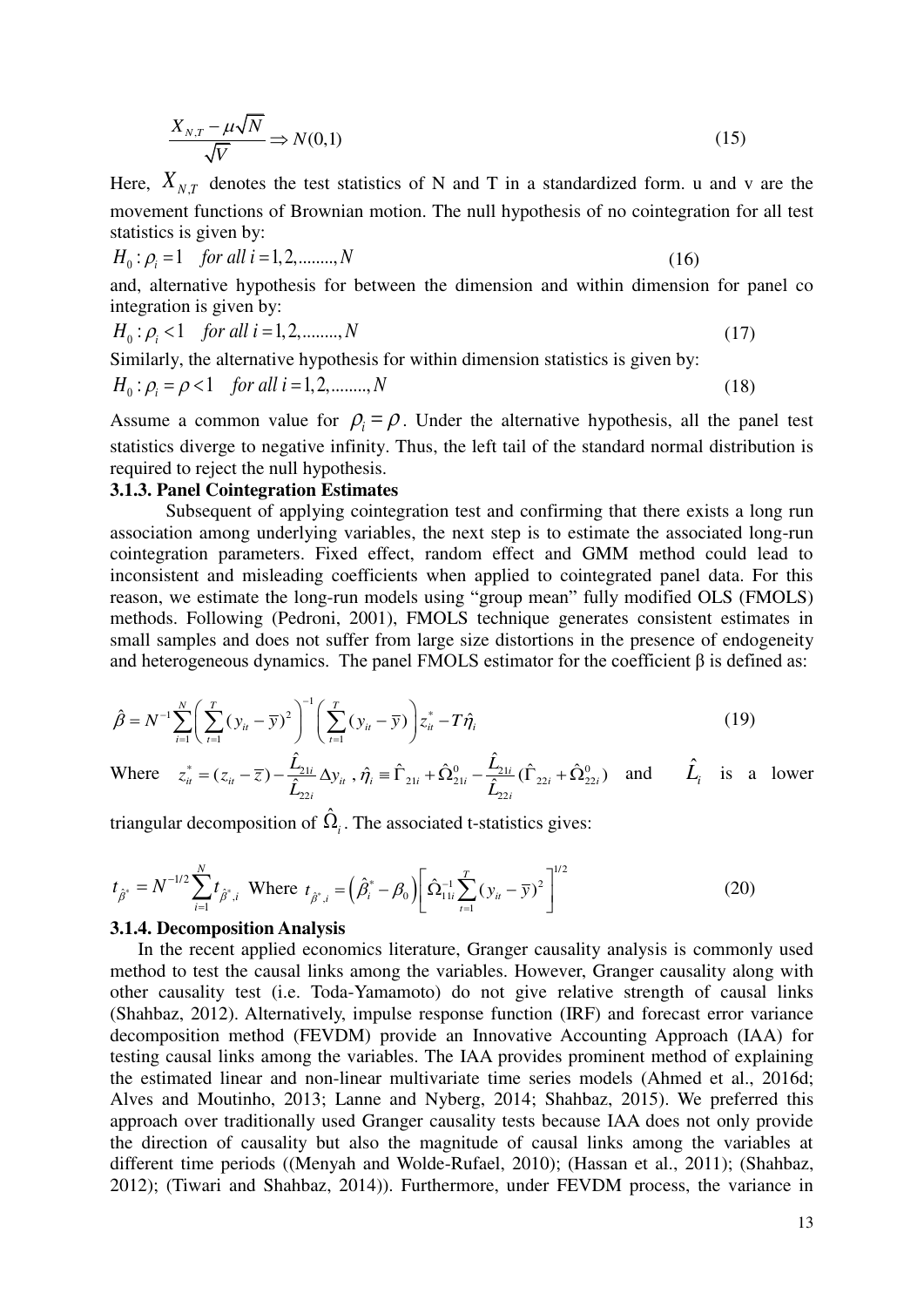each vector is decomposed in exogenous (change occurs due to other variables in the model) and endogenous (change occurs due its own innovative shocks) during vector autoregression (VAR) and IRF characterize the reaction of endogenous variable; whereas, the Granger causality has limitation of calculating only exogenous change. However, the concept of exogeneity in IAA is different from Granger causality in a way that in IAA it refers to the contemporaneous value of an endogenous variable and the contemporaneous error term of another variable [\(Cloyne, 2013\)](#page-22-8).

## **3.2. Data**

This study uses the following log-linear model to investigate the relationship between  $CO<sub>2</sub>$ emission, energy consumption, economic growth, trade openness and population growth:

 $\ln CO_{2it} = \beta_1 + \beta_{EN} \ln EN_{it} + \beta_{GDP} \ln GDP_{it} + \beta_{TR} \ln TR_{it} + \beta_Y \ln POP_{it} + \mu_t$  (21)

We use per capita CO<sub>2</sub> emission, energy consumption (oil use), GDP (current US\$), trade (exports+imports) and population growth as the proxy of  $\ln CO_{2it}$ ,  $\ln EN_{it}$ ,  $\ln GDP_{it}$ ,  $\ln TR_{it}$ and  $\ln POP_i$ , respectively. The annual data over the period of 1971-2013 taken from World Bank's World Development Indicators (CD-ROM, 2014) for the panel of selected South Asian countries.

# **4. Results and Discussion**

As discussed in previous section, applied time series econometrics necessitates the stationary data before testing the long-run association between the variables based on cointegration. Therefore, the empirical analysis of this paper begins with the application of [\(Levin et al., 2002\)](#page-23-12) and [\(Breitung, 2002\)](#page-22-14) approach to panel unit root test in order to check the stationarity of underlying time series. Unit root test also help us to avoid the problem of spurious or nonsense regression in the time series analysis. Table 1 displays the results of unit root analysis and indicate that we could reject the null hypothesis at level, but after considering the higher order (i.e.  $1<sup>st</sup>$  difference) all the variables are stationary at  $1\%$  level of significance except  $\ln POP_i$  which is significant at 10% level. Hence, unit root tests characterize each underlying series integrated at order *I*(1). This notion allows us to proceed further for cointegration to test the long-run equilibrium relationship among the variables.

|                                 | Taoiv T. I and Only Root Tests |          |                     |                                               |            |                               |                     |           |  |
|---------------------------------|--------------------------------|----------|---------------------|-----------------------------------------------|------------|-------------------------------|---------------------|-----------|--|
|                                 |                                | At level |                     |                                               |            | At 1 <sup>st</sup> Difference |                     |           |  |
| Variables                       | Constant                       | P-value  | Constant<br>& Trend | P-value**                                     | Constant   | P-value                       | Constant<br>& Trend | P-value** |  |
|                                 |                                |          |                     | Levin, Lin & Chu (LLC) - Panel Unit Root Test |            |                               |                     |           |  |
| $ln CO_{2it}$                   | $-0.18347$                     | 0.4272   | $-2.83394$          | 0.0023                                        | $-15.1955$ | 0.0000                        | $-13.0322$          | 0.0000    |  |
| $\ln EN_{it}$                   | 4.84823                        | 1.0000   | 1.87433             | 0.9696                                        | $-11.8925$ | 0.0000                        | $-12.7544$          | 0.0000    |  |
| $ln GDP_{it}$                   | 1.19610                        | 0.8842   | 0.57264             | 0.7166                                        | $-6.57301$ | 0.0000                        | $-11.7617$          | 0.0000    |  |
| $\ln TR_{i}$                    | $-0.69070$                     | 0.2449   | $-1.15319$          | 0.1244                                        | $-15.1754$ | 0.0000                        | $-13.3729$          | 0.0000    |  |
| $\ln POP_{ii}$                  | $-3.00871$                     | 0.0013   | $-2.83394$          | 0.0023                                        | $-1.77421$ | 0.0380                        | 3.63631             | $0.0999*$ |  |
| Breitung - Panel Unit Root Test |                                |          |                     |                                               |            |                               |                     |           |  |
| $ln CO_{2it}$                   |                                |          | $-2.38214$          | 0.0086                                        |            | $\overline{\phantom{a}}$      | $-3.61742$          | 0.0001    |  |
| $\ln EN_{it}$                   |                                |          | $-8.06662$          | 0.0000                                        |            | $\overline{\phantom{a}}$      | $-10.4771$          | 0.0000    |  |
| $ln GDP_{it}$                   |                                |          | $-1.57511$          | 0.0576                                        |            |                               | $-7.43008$          | 0.0000    |  |

Table 1: Panel Unit Root Tests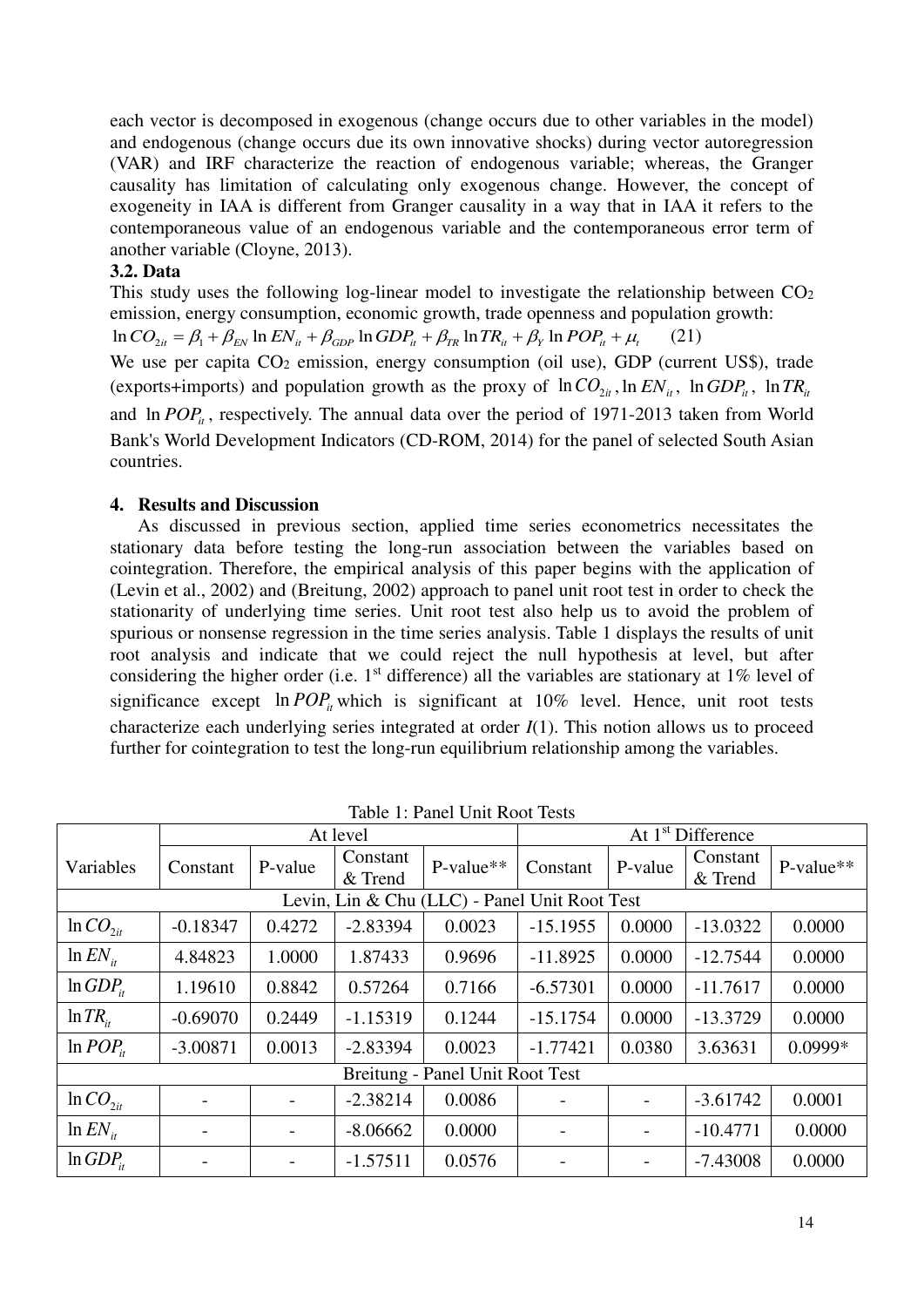| $\ln TR_{\dots}$                                                                                     |  |  | $-0.97879$ | 0.1638 | $\overline{\phantom{0}}$ | $\overline{\phantom{a}}$ | $-6.48125$ | 0.0000    |
|------------------------------------------------------------------------------------------------------|--|--|------------|--------|--------------------------|--------------------------|------------|-----------|
| $\ln POP$                                                                                            |  |  | 6.88706    | 0.9000 | $\overline{\phantom{0}}$ | $\overline{\phantom{0}}$ | 2.99647    | $0.0986*$ |
| Note: * shows significant at 10% level. ** Probabilities are computed assuming asymptotic normality. |  |  |            |        |                          |                          |            |           |

As noticed in the literature review part, some studies report contrasting results due to difference in the technique used for cointegration analysis. Therefore, this study utilizes three different and commonly used cointegration methods to test the long-run association between  $CO<sub>2</sub>$  emissions, energy consumption, economic growth, trade openness and population density in case of five south Asian countries. [\(Pedroni, 1999,](#page-23-14) [Pedroni, 2004\)](#page-24-10) approach to panel cointegration is a residual based approach with seven different test statistics computed within dimensions (pooled) and between dimensions (collective mean) allowing individual heterogeneous fixed effect and trend terms. Hence, it provides comprehensive tool for analyzing the cointegration property of time series variables. However, Johansen-Fisher cointegration test solves the problem of heterogeneity by incorporating a Fisher's effect that aggregates *p*-value of Johansen test statistics (see [\(Maddala and Kim, 1998\)](#page-23-18)). [\(Kao, 1999\)](#page-23-15) argues that asymptotic distribution of least-square dummy variable (LSDV) has deep implications for residual based panel cointegration test. Therefore, he develops residual based cointegration test using augmented Dickey Fuller test to test the null hypothesis. In summary, all the panel cointegration tests applied in this study have individual unique property of checking the long-run relationship among the underlying vectors. It also distinguishes this study in term of methodology used in the past.

The results of cointegration tests are reported in Table 2. Pedroni panel cointegration test confirms the existence of cointegration among the variables. It implies that there is a long-run equilibrium relationship between CO<sub>2</sub> emissions, energy consumption, economic growth, trade openness and population growth in case of five selected countries of South Asia. Pedroni cointegration test results are validated by Johansen-Fisher cointegration and Kao residual based test results also. Our findings are consistent with Hossain (2011) who uses Johansen-Fisher cointegration test for the panel of newly industrializing countries. The overall cointegration test results serve the basic purpose of this study and permit us to further carry on to investigate the long-run elasticity between  $CO<sub>2</sub>$  emissions and four controlling variables i.e. energy consumption, economic growth, trade openness and population growth.

| Table 2. Comitegration Tests                 |                                |                                                  |                                                                  |        |  |  |
|----------------------------------------------|--------------------------------|--------------------------------------------------|------------------------------------------------------------------|--------|--|--|
| (A) Pedroni Panel Cointegration Test Results |                                |                                                  |                                                                  |        |  |  |
|                                              |                                |                                                  | Alternative hypothesis: common AR coefs. (within-dimension)      |        |  |  |
| <b>Tests</b>                                 | <b>Statistics</b>              | P-value<br><b>Weighted Statistics</b><br>P-value |                                                                  |        |  |  |
| Panel v-Statistic                            | 0.0488<br>0.822052<br>1.656867 |                                                  |                                                                  | 0.2055 |  |  |
| Panel rho-Statistic                          | $-1.480148$                    | $-1.363888$                                      | 0.0863                                                           |        |  |  |
| Panel PP-Statistic                           | 0.0001<br>$-3.641114$          |                                                  | $-4.138672$                                                      | 0.0000 |  |  |
| Panel ADF-Statistic                          | $-3.819671$                    | 0.0001                                           | $-4.189413$<br>0.0000                                            |        |  |  |
|                                              |                                |                                                  | Alternative hypothesis: individual AR coefs. (between-dimension) |        |  |  |
| <b>Tests</b>                                 | <b>Statistics</b>              |                                                  | P-value                                                          |        |  |  |
| Group rho-Statistic                          | $-0.688550$                    |                                                  | 0.2456                                                           |        |  |  |
| Group PP-Statistic                           | $-4.470020$                    |                                                  | 0.0000                                                           |        |  |  |
| Group ADF-Statistic                          | $-3.970477$                    |                                                  | 0.0000                                                           |        |  |  |
| (B) Johansen Fisher Panel Cointegration Test |                                |                                                  |                                                                  |        |  |  |

Table 2: Cointegration Tests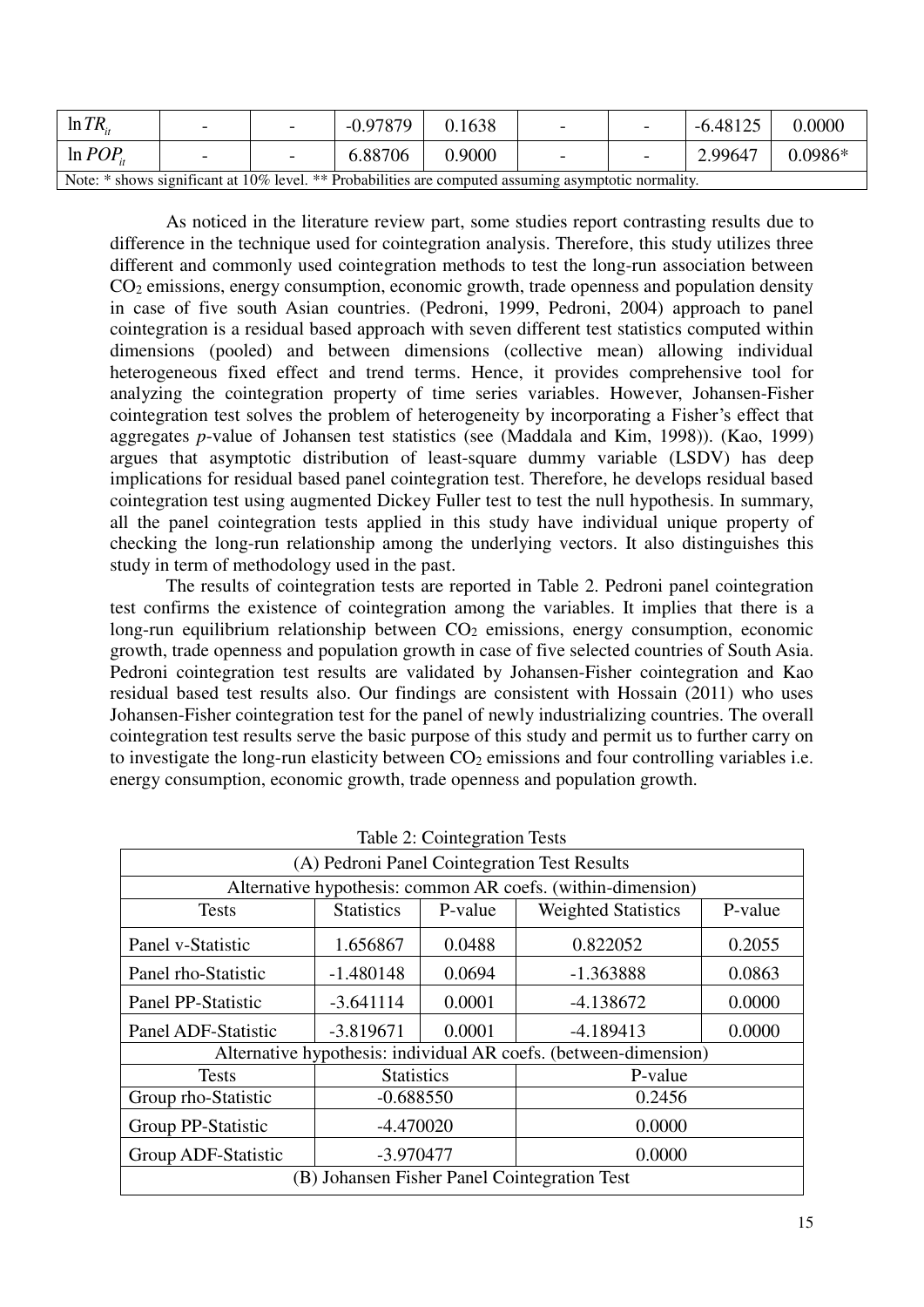| Unrestricted Cointegration Rank Test (Trace and Maximum Eigenvalue) |                                       |             |                                        |            |  |
|---------------------------------------------------------------------|---------------------------------------|-------------|----------------------------------------|------------|--|
| <b>Tests</b>                                                        | Fisher Stat.<br>(from trace)<br>test) | $P-value*$  | Fisher Stat.*<br>(from max-eigen test) | $P-value*$ |  |
|                                                                     |                                       |             |                                        |            |  |
| None                                                                | 165.7                                 | 0.0000      | 92.92                                  | 0.0000     |  |
| At most 1                                                           | 95.53                                 | 0.0000      | 52.69                                  | 0.0000     |  |
| At most 2                                                           | 56.86                                 | 0.0000      | 27.76                                  | 0.0020     |  |
| At most 3                                                           | 36.71                                 | 0.0001      | 25.62                                  | 0.0043     |  |
| At most 4                                                           | 23.13                                 | 0.0103      | 23.13                                  | 0.0103     |  |
| (C) Kao Residual Cointegration Test                                 |                                       |             |                                        |            |  |
|                                                                     | None                                  | t-Statistic | Prob.                                  |            |  |
|                                                                     | Augmented Dickey-Fuller (ADF)         |             | $-5.008807$                            | 0.0000     |  |

\* Probabilities are computed using asymptotic Chi-square distribution

The cointegration tests confirm the long-run association among the underlying vectors. However, it is essential to determine the long-run elasticities of dependant and independent variables. For this purpose, this study uses fully modified OLS (FMOLS) estimation technique developed by [Pedroni \(2001\)](#page-24-11) which gives consistent and unbiased longrun coefficients in the model. We analyze both grouped and as well country specific estimations to turn our study more robust in term of policy standpoint. The results of FMOLS group- and country specific test results are represented by Table 3A and Table 3B, respectively. The grouped long-run estimates indicate that the energy consumption, trade openness and population growth have positive and statistically significant effect on  $CO<sub>2</sub>$ emissions. However, economic growth has small but negative impact on carbon emissions. More specifically, 1% increase in energy consumption, trade openness and population growth increase  $CO_2$  emissions level by 1.01%, 0.09% and 0.6%, respectively. In terms of economic growth,  $1\%$  increase in GDP decreases  $CO<sub>2</sub>$  emissions by 0.06%. In South Asian region, energy consumption and population growth are major contributors to regional environmental degradation.

| $\ln C_{ii}$ : Dependent Variable      |                    |                   |             |           |  |  |
|----------------------------------------|--------------------|-------------------|-------------|-----------|--|--|
| <b>Country/Variables</b>               | <b>Coefficient</b> | <b>Std. Error</b> | t-Statistic | Prob.     |  |  |
| $\ln EN_{it}$                          | 1.009067           | 0.089298          | 11.30003    | 0.0000    |  |  |
| $ln GDP_{it}$                          | $-0.065389$        | 0.021558          | $-3.033123$ | $0.0027*$ |  |  |
| $\ln TR_{\mu}$                         | 0.095101           | 0.031295          | 3.038897    | $0.0027*$ |  |  |
| $ln POP_{it}$                          | 0.683343           | 0.173557          | 3.937278    | $0.0001*$ |  |  |
| Note: * shows significant at 1% level. |                    |                   |             |           |  |  |

**Table 3A: FMOLS Grouped Results** 

Furthermore, the country specific FMOLS results indicate that in India energy consumption and population growth have positive and statistically significant effects on  $CO<sub>2</sub>$ emissions, where  $1\%$  increase in energy consumption and population increases  $CO<sub>2</sub>$  emission by 0.93% and 1.42%, respectively. However, economic growth has negative but statistical insignificant effect and trade openness has very small positive impact on  $CO<sub>2</sub>$  emissions. It is concluded that population growth and energy use are the first and second highest indicators of environmental degradation in India. These results are consistent with group FMOLS test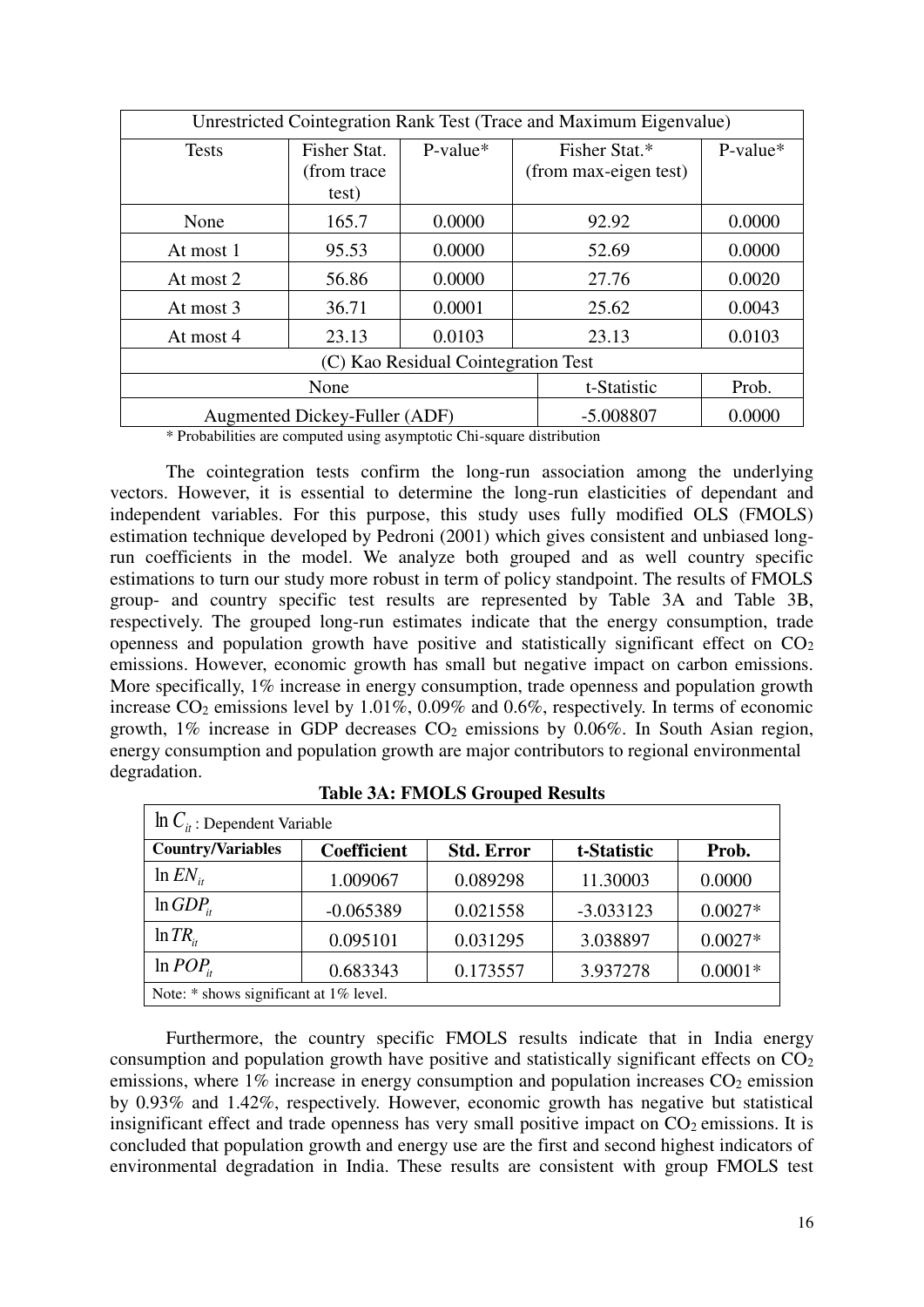results. In case of Pakistan, energy consumption, economic growth and population growth have positive and statistically significant impact on  $CO<sub>2</sub>$  emissions, where 1% increase in energy consumption, economic growth and population increase  $CO<sub>2</sub>$  emission by 1.79%, 0.27%, and 0.22%, respectively. Whereas, trade openness reduces  $CO<sub>2</sub>$  emissions by 0.27%. Hence, energy consumption is the largest contributing factor towards the environmental degradation in Pakistan. These results are consistent with the estimation results of Ahmed and Long (2013). In Bangladesh, energy consumption, economic growth and population growth have positive and statistically significant impact on  $CO<sub>2</sub>$  emissions, where 1% increase in energy consumption, economic growth and population increase  $CO<sub>2</sub>$  emission by 0.87%, 0.07%, and 1.31%, respectively. Whereas, trade openness has small but negative impact on  $CO<sub>2</sub>$  emissions. Population growth is the highest contributing factor towards  $CO<sub>2</sub>$  emission in Bangladesh. For Srilanka, energy consumption and trade openness have positive and statistically significant impact on  $CO<sub>2</sub>$  emissions, where 1% increase in energy consumption and trade openness increase  $CO<sub>2</sub>$  emissions by 2.56% and 0.48%, respectively. Whereas, economic growth and population growth has negative effect on  $CO<sub>2</sub>$  emissions. Energy use in Srilanka is the highest contributing factor towards  $CO<sub>2</sub>$  emissions. In Nepal, trade openness and population growth have negative and statistically significant effect on  $CO<sub>2</sub>$  emissions. Whereas energy consumption and economic growth have negative effect on  $CO<sub>2</sub>$  emissions. Population growth serves highest  $CO<sub>2</sub>$  emissions in Nepal. The FMOLS country specific results are consistent with FMOLS-grouped long-run elasticities. Population and energy consumption are the major factors contribute to  $CO<sub>2</sub>$  emissions in South Asian region.

| $\ln C_i$ : Dependent Variable |             |                   |             |             |  |  |  |
|--------------------------------|-------------|-------------------|-------------|-------------|--|--|--|
| <b>Country/Variables</b>       | Coefficient | <b>Std. Error</b> | t-Statistic | Prob.       |  |  |  |
| India                          |             |                   |             |             |  |  |  |
| $\ln EN_{it}$                  | 0.931443    | 0.122592          | 7.597904    | 0.0000      |  |  |  |
| $ln GDP_{it}$                  | $-0.004398$ | 0.039677          | $-0.110842$ | 0.9123      |  |  |  |
| $\ln TR_{\mu}$                 | $-0.058504$ | 0.033774          | $-1.732237$ | $0.0916***$ |  |  |  |
| $\ln POP_{ii}$                 | 1.429013    | 0.084354          | 16.94077    | 0.0000      |  |  |  |
| Constant                       | $-33.64376$ | 1.369472          | $-24.56697$ | 0.0000      |  |  |  |
| <b>Pakistan</b>                |             |                   |             |             |  |  |  |
| $\ln EN_{it}$                  | 1.793608    | 0.182149          | 9.846944    | 0.0000      |  |  |  |
| $ln GDP_{it}$                  | 0.273024    | 0.026182          | 10.42806    | 0.0000      |  |  |  |
| $\ln TR_{\mu}$                 | $-0.273405$ | 0.033429          | $-8.178584$ | 0.0000      |  |  |  |
| $ln POP_{it}$                  | 0.227079    | 0.134413          | 1.689405    | $0.0996***$ |  |  |  |
| Constant                       | $-16.00431$ | 1.225291          | $-13.06164$ | 0.0000      |  |  |  |
| <b>Bangladesh</b>              |             |                   |             |             |  |  |  |
| $\ln EN_{it}$                  | 0.875865    | 0.079768          | 10.98010    | 0.0000      |  |  |  |
| $ln GDP_{it}$                  | 0.077823    | 0.019073          | 4.080186    | $0.0002*$   |  |  |  |
| $\ln TR_{\mu}$                 | $-0.035302$ | 0.023676          | $-1.491079$ | $0.0144**$  |  |  |  |
| $ln POP_{i}$                   | 1.319072    | 0.069993          | 18.84580    | 0.0000      |  |  |  |
| Constant                       | $-31.64837$ | 1.015230          | $-31.17360$ | 0.0000      |  |  |  |

**Table 3B: FMOLS Country Specific Results**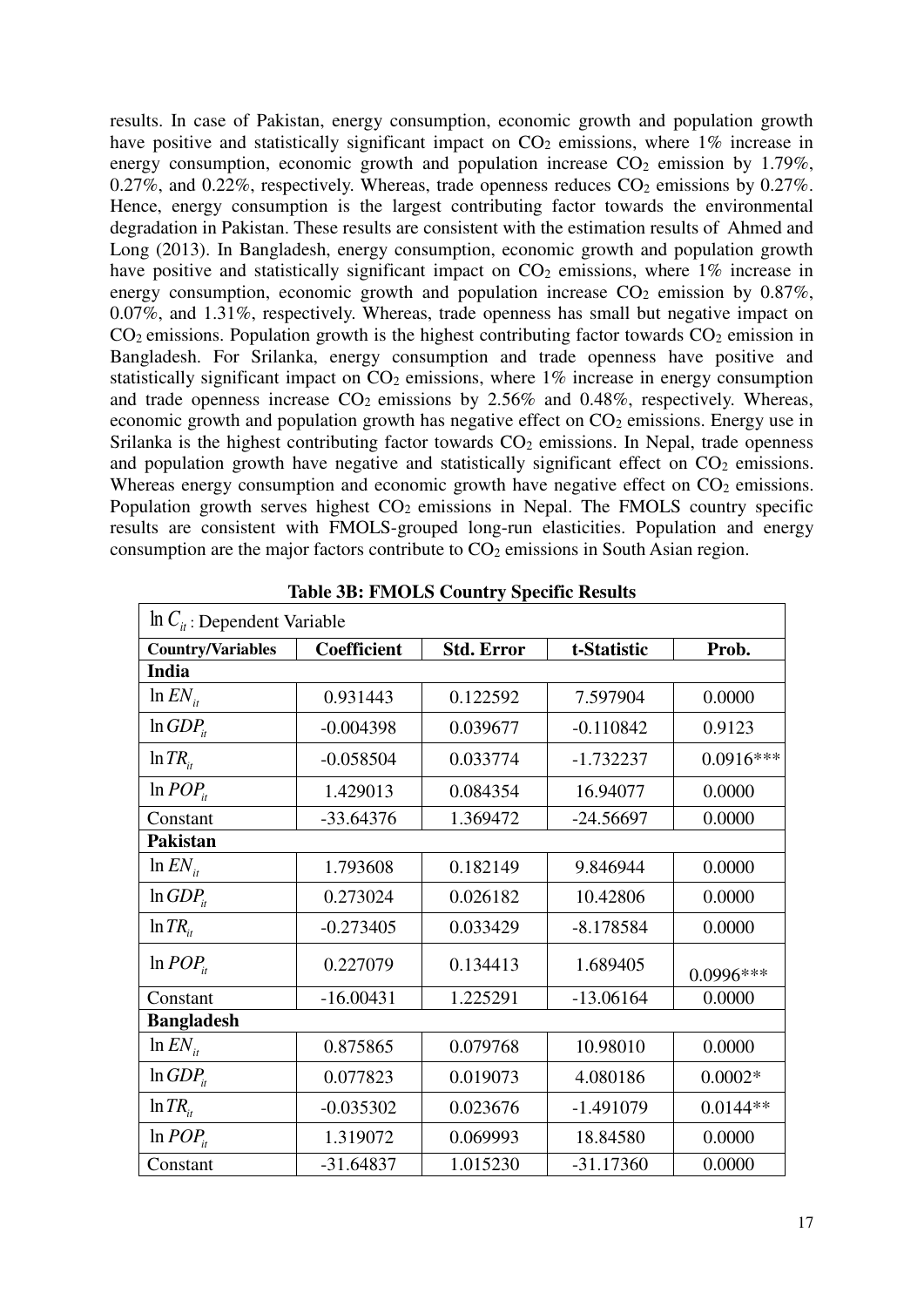| <b>Sri Lanka</b>                                                               |             |          |             |            |  |  |  |
|--------------------------------------------------------------------------------|-------------|----------|-------------|------------|--|--|--|
| $\ln EN_{it}$                                                                  | 2.565174    | 0.303241 | 8.459204    | 0.0000     |  |  |  |
| $ln GDP_{it}$                                                                  | $-0.217881$ | 0.091923 | $-2.370246$ | $0.0231**$ |  |  |  |
| $\ln TR_{i}$                                                                   | 0.483722    | 0.147790 | 3.273037    | $0.0023**$ |  |  |  |
| $\ln POP_{ii}$                                                                 | $-2.305114$ | 0.859879 | $-2.680743$ | $0.0109**$ |  |  |  |
| Constant                                                                       | 16.76918    | 11.76277 | 1.425615    | 0.1624     |  |  |  |
| <b>Nepal</b>                                                                   |             |          |             |            |  |  |  |
| $\ln EN_{it}$                                                                  | $-1.120755$ | 0.282430 | $-3.968251$ | $0.0003*$  |  |  |  |
| $ln GDP_{ii}$                                                                  | $-0.455513$ | 0.045997 | $-9.903015$ | 0.0000     |  |  |  |
| $\ln TR_{\mu}$                                                                 | 0.358995    | 0.055963 | 6.414843    | 0.0000     |  |  |  |
| $\ln POP_{i}$                                                                  | 2.746666    | 0.292136 | 9.401998    | 0.0000     |  |  |  |
| Constant                                                                       | $-38.06728$ | 3.269327 | $-11.64377$ | 0.0000     |  |  |  |
| Note: $(*), (**,(**)$ shows significant at 1%, 5% and 10% level, respectively. |             |          |             |            |  |  |  |

Having confirmed the long-run association and generating the individual estimates, we now utilize the set of forecast error variance decomposition method (FEVDM) and impulse response function (IRF) in their generalized forms, called Innovative Accounting Approach (IAA) for causality analysis. IAA is a distinct approach to interpret the estimated linear and non-linear multivariate time series models. Moreover, it has a superiority over commonly practiced Granger causality approach does not capture the relative strength of causal links amidst variables beyond the selected time periods [\(Shahbaz, 2012\)](#page-24-12). The model is simulated in a vector auto-regression (VAR) setting that examines the causal link between the  $CO<sub>2</sub>$ emission, energy consumption, economic growth, population and trade openness and, the results are reported in Table 4. The calculations are shown in 14 different time horizons over the period 1971-2013. Each section in the table itemizes the account change in an endogenous variable due its own innovative shock and rest of the exogenous variables. For example; the decomposition analysis of  $ln CO_{2it}$  between 1971-2013 reveals that 82.3% change in  $CO_2$ emissions is endogenously contributed due its own innovative shocks and 11.5%, 2.9%, 2.8% and 0.3% is contributed by trade openness, economic growth and population growth and energy consumption, respectively. It implies that in the panel countries, carbon emission is mostly contributed by trade openness, economic growth and increasing population density. Similarly, in case of energy consumption, which is 88% is self-contributed and, 7.8, 3.4% and  $0.6\%$  is contributed by trade openness,  $CO<sub>2</sub>$  emissions, population density and economic growth, respectively. Whereas; economic growth, trade openness and population growth is mostly contributed by  $CO_2$  emission (4.8%), economic growth (1.6%) and trade openness (9.6%) and self-contributed by 91.9%, 96.9%, 85.5, respectively.

| Variance Decomposition of $ln CO_{2i}$ : |          |               |               |              |                |               |  |
|------------------------------------------|----------|---------------|---------------|--------------|----------------|---------------|--|
| Period                                   | S.E      | $ln CO_{2it}$ | $\ln EN_{ii}$ | $ln GDP_{i}$ | $\ln TR_{\mu}$ | $ln POP_{it}$ |  |
|                                          | 0.100623 | 100.0000      | 0.000000      | 0.000000     | 0.000000       | 0.000000      |  |
| 2                                        | 0.133620 | 98.17476      | 0.117636      | 0.771020     | 0.650833       | 0.285752      |  |
| 3                                        | 0.156304 | 96.48307      | 0.120245      | 1.154198     | 1.498756       | 0.743730      |  |
| 4                                        | 0.173811 | 94.66206      | 0.132156      | 1.441679     | 2.547452       | 1.216655      |  |
| 5                                        | 0.188106 | 92.73612      | 0.149618      | 1.699665     | 3.771082       | 1.643515      |  |

**Table 4.** Variance Decomposition Analysis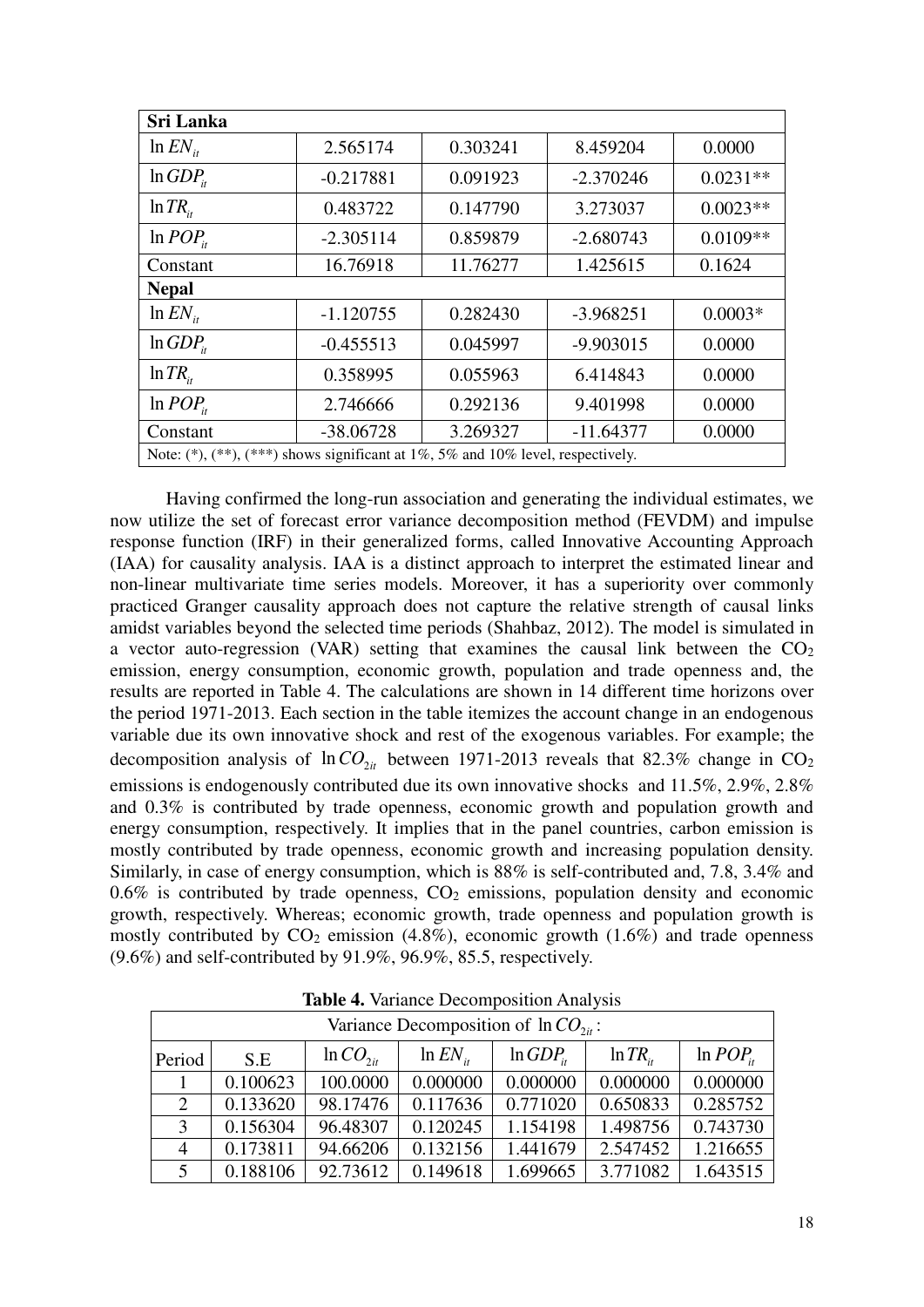| 6                                       | 0.200219 | 90.73254      | 0.172846                                   | 1.947157      | 5.142722      | 2.004739      |  |
|-----------------------------------------|----------|---------------|--------------------------------------------|---------------|---------------|---------------|--|
| $\overline{7}$                          | 0.210782 | 88.67396      | 0.201258                                   | 2.191128      | 6.634339      | 2.299318      |  |
| 8                                       | 0.220206 | 86.57844      | 0.234060                                   | 2.434258      | 8.219413      | 2.533830      |  |
| 9                                       | 0.228778 | 84.46221      | 0.270289                                   | 2.677357      | 9.872968      | 2.717178      |  |
| 10                                      | 0.236700 | 82.34047      | 0.308922                                   | 2.920396      | 11.57195      | 2.858266      |  |
|                                         |          |               | Variance Decomposition of $\ln EN_{ii}$ :  |               |               |               |  |
| Period                                  | S.E.     | $ln CO_{2it}$ | $\ln EN_{it}$                              | $ln GDP_{it}$ | $\ln TR_{it}$ | $ln POP_{it}$ |  |
| 1                                       | 0.022241 | 7.629404      | 92.37060                                   | 0.000000      | 0.000000      | 0.000000      |  |
| $\overline{2}$                          | 0.030043 | 7.686605      | 91.88043                                   | 0.060668      | 0.266028      | 0.106271      |  |
| 3                                       | 0.036099 | 6.997303      | 91.91376                                   | 0.066455      | 0.765871      | 0.256608      |  |
| $\overline{4}$                          | 0.041204 | 6.313531      | 91.80621                                   | 0.058156      | 1.430881      | 0.391222      |  |
| 5                                       | 0.045732 | 5.681402      | 91.53386                                   | 0.048530      | 2.243475      | 0.492734      |  |
| 6                                       | 0.049865 | 5.115364      | 91.10297                                   | 0.040819      | 3.180145      | 0.560700      |  |
| $\overline{7}$                          | 0.053712 | 4.614629      | 90.52747                                   | 0.035983      | 4.221488      | 0.600431      |  |
| 8                                       | 0.057344 | 4.174180      | 89.82285                                   | 0.034170      | 5.350380      | 0.618425      |  |
| 9                                       | 0.060810 | 3.787742      | 89.00465                                   | 0.035203      | 6.551822      | 0.620586      |  |
| 10                                      | 0.064144 | 3.448981      | 88.08796                                   | 0.038764      | 7.812589      | 0.611711      |  |
|                                         |          |               | Variance Decomposition of $\ln GDP_{ii}$ : |               |               |               |  |
| Period                                  | S.E.     | $ln CO_{2it}$ | $ln EN_{it}$                               | $ln GDP_{it}$ | $\ln TR_{it}$ | $ln POP_{it}$ |  |
| 1                                       | 0.116153 | 2.687494      | 0.040978                                   | 97.27153      | 0.000000      | 0.000000      |  |
| $\overline{2}$                          | 0.165619 | 1.881076      | 0.225186                                   | 97.51858      | 0.191352      | 0.183803      |  |
| 3                                       | 0.201981 | 1.909664      | 0.373262                                   | 97.15066      | 0.147643      | 0.418767      |  |
| $\overline{4}$                          | 0.232060 | 2.167410      | 0.500267                                   | 96.56047      | 0.111953      | 0.659899      |  |
| $\overline{5}$                          | 0.258170 | 2.530149      | 0.619997                                   | 95.86332      | 0.098795      | 0.887742      |  |
| 6                                       | 0.281455 | 2.949561      | 0.733869                                   | 95.11021      | 0.111195      | 1.095161      |  |
| 7                                       | 0.302594 | 3.400544      | 0.842726                                   | 94.32811      | 0.148088      | 1.280527      |  |
| 8                                       | 0.322021 | 3.867117      | 0.947016                                   | 93.53421      | 0.206914      | 1.444741      |  |
| 9                                       | 0.340037 | 4.338362      | 1.047093                                   | 92.74011      | 0.284770      | 1.589665      |  |
| 10                                      | 0.356856 | 4.806525      | 1.143249                                   | 91.95402      | 0.378800      | 1.717406      |  |
|                                         |          |               | Variance Decomposition of $\ln TR_{it}$ :  |               |               |               |  |
| Period                                  | S.E.     | $ln CO_{2it}$ | $\ln EN_{it}$                              | $ln GDP_{it}$ | $\ln TR_{it}$ | $ln POP_{it}$ |  |
| 1                                       | 0.134024 | 0.844303      | 0.302211                                   | 3.011936      | 95.84155      | 0.000000      |  |
| $\overline{c}$                          | 0.173680 | 1.329319      | 0.342804                                   | 2.781971      | 95.53033      | 0.015577      |  |
| 3                                       | 0.208041 | 1.380341      | 0.366736                                   | 2.507035      | 95.71976      | 0.026127      |  |
| $\overline{4}$                          | 0.237001 | 1.391752      | 0.376193                                   | 2.284128      | 95.91339      | 0.034538      |  |
| 5                                       | 0.262725 | 1.380122      | 0.380888                                   | 2.085560      | 96.11341      | 0.040018      |  |
| 6                                       | 0.286003 | 1.362285      | 0.381680                                   | 1.907432      | 96.30563      | 0.042977      |  |
| 7                                       | 0.307386 | 1.343616      | 0.379751                                   | 1.746687      | 96.48604      | 0.043904      |  |
| 8                                       | 0.327225 | 1.326853      | 0.375759                                   | 1.601540      | 96.65253      | 0.043317      |  |
| 9                                       | 0.345775 | 1.313259      | 0.370188                                   | 1.470712      | 96.80416      | 0.041680      |  |
| 10                                      | 0.363220 | 1.303434      | 0.363394                                   | 1.353239      | 96.94054      | 0.039392      |  |
| Variance Decomposition of $\ln POP_i$ : |          |               |                                            |               |               |               |  |
| Period                                  | S.E.     | $ln CO_{2it}$ | $\ln EN_{it}$                              | $ln GDP_{it}$ | $\ln TR_{it}$ | $ln POP_{it}$ |  |
| 1                                       | 0.004107 | 0.128268      | 0.940347                                   | 0.134107      | 0.153531      | 98.64375      |  |
| $\mathbf{2}$                            | 0.007994 | 0.306573      | 0.429004                                   | 0.037345      | 0.775121      | 98.45196      |  |
| 3                                       | 0.011881 | 0.473624      | 0.603683                                   | 0.061165      | 1.456020      | 97.40551      |  |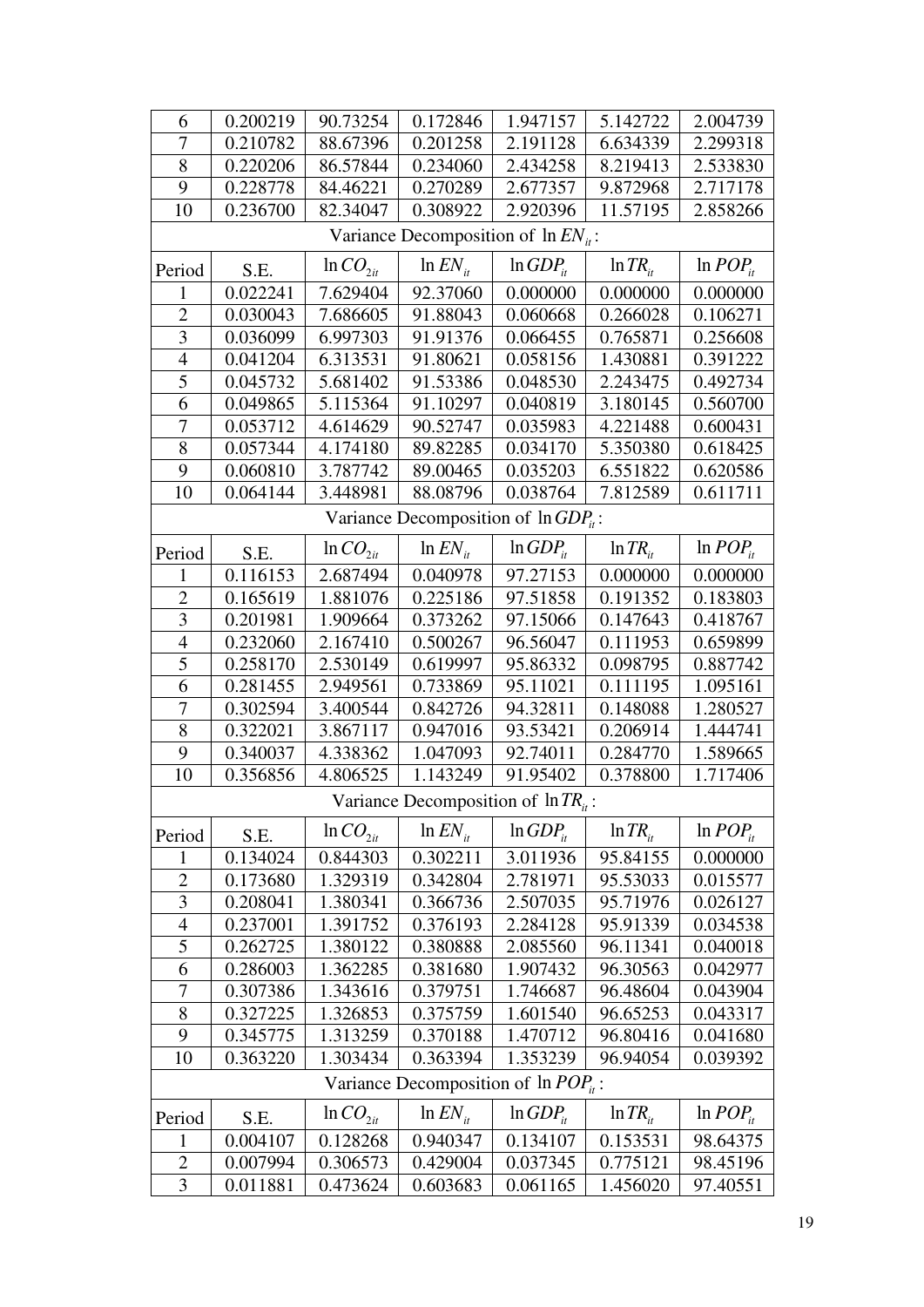| 4  | 0.015654                                                                                     | 0.687144 | 0.815403 | 0.131874 | 2.298001 | 96.06758 |  |  |
|----|----------------------------------------------------------------------------------------------|----------|----------|----------|----------|----------|--|--|
| 5  | 0.019284                                                                                     | 0.936205 | 0.988517 | 0.233528 | 3.281867 | 94.55988 |  |  |
| 6  | 0.022782                                                                                     | 1.210455 | 1.122308 | 0.358790 | 4.391314 | 92.91713 |  |  |
|    | 0.026170                                                                                     | 1.499857 | 1.224221 | 0.502545 | 5.606012 | 91.16737 |  |  |
| 8  | 0.029469                                                                                     | 1.795552 | 1.301342 | 0.660482 | 6.905326 | 89.33730 |  |  |
| 9  | 0.032703                                                                                     | 2.090107 | 1.359185 | 0.828772 | 8.269552 | 87.45238 |  |  |
| 10 | 0.035890                                                                                     | 2.377584 | 1.401894 | 1.004010 | 9.680793 | 85.53572 |  |  |
|    | Chowlesky Ordering: $\ln CO_{\gamma_{it}} \ln EN_{it} \ln GDP_{it} \ln TR_{it} \ln POP_{it}$ |          |          |          |          |          |  |  |

The overall FEVDM test results suggest that there is a feedback effect between  $CO<sub>2</sub>$ emissions and energy consumption and trade openness and energy consumption. Trade openness leads to energy consumption and energy consumption results in increase to CO<sup>2</sup> emissions. Furthermore, FEVDM results of  $ln CO_{2it}$  ln  $EN_{it}$ ,  $ln GDP_{it}$ ,  $ln TR_{it}$  and  $ln POP_{it}$ are checked using impulse response function (IRF) and graphically illustrated by figure-2. The binary relationship between five underlying variables is characterized as exogenous response between the variables. The each figure is showing the response function of numerical FEVDM test results in the form of graph. The variance decomposition analysis results are consistent with long-run estimates, validates overall econometric modeling and ensures findings robust and appropriate for policy use.



Figure 2: Impulse Response Function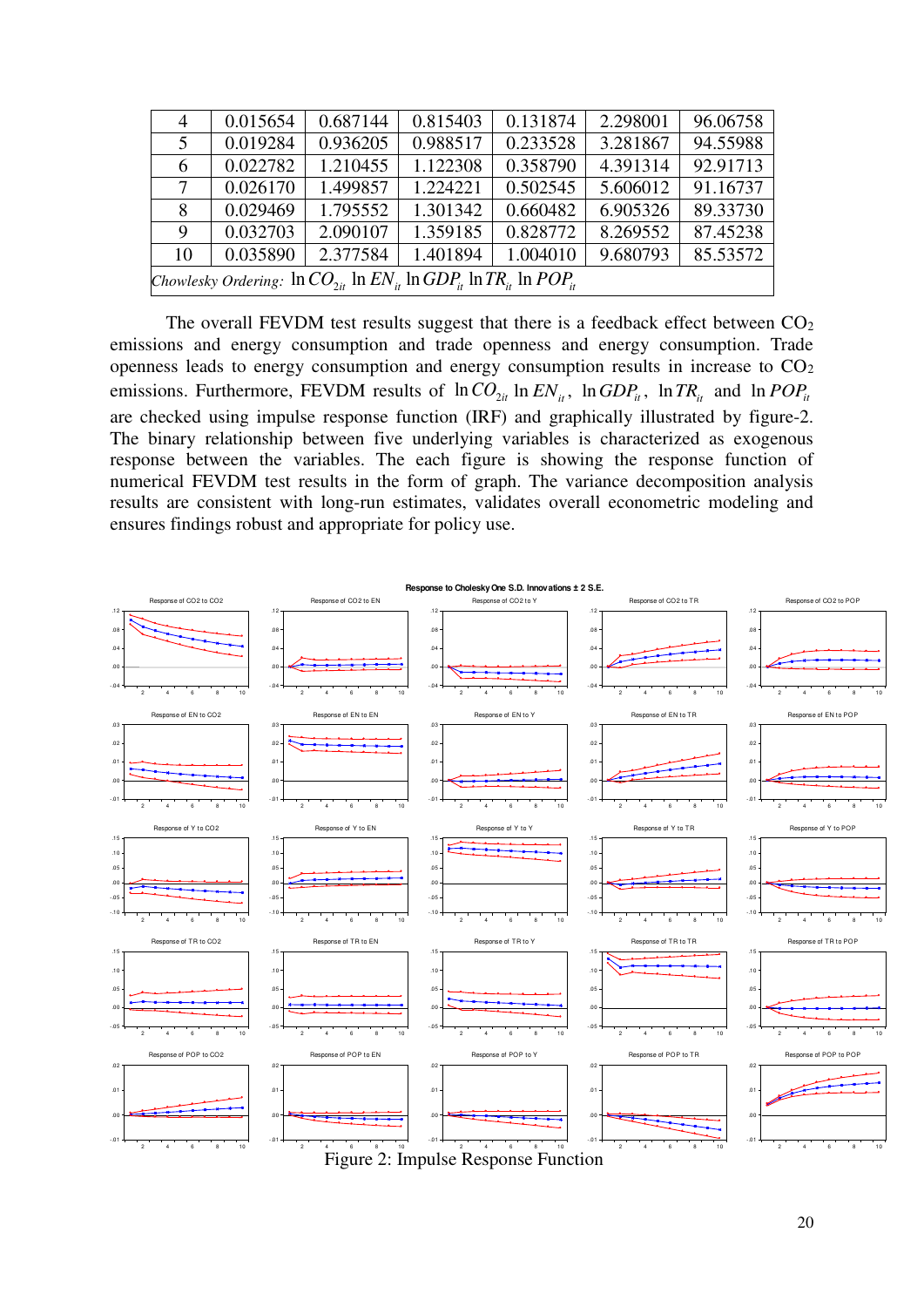## **5. Conclusion and Policy Implications**

The aim of this paper is to examine the effect of energy consumption, income, trade openness and population on the  $CO<sub>2</sub>$  emission for selected five South Asia countries (India, Pakistan, Bangladesh, Sri Lanka, and Nepal) by using annual data from 1971 to 2013. After confirming that all the series are stationary using unit root test process, the study incorporates three different and advance panel cointegration tests. All the panel cointegration tests confirm that all the underlying variables are cointegrated. The long-run association between the variables is checked using FMOLS-grouped and individual cross-section country in the panel. The FMOLS grouped results show that the energy consumption, trade openness and population growth increase environmental degradation in the panel countries with exception of GDP which has negative impact on emissions. The innovative accounting approach (IAA) using variance decomposition test and impulse response function is applied to examine the causality amongst the vectors. The results show that there is bidirectional causality between energy consumption and trade openness and uni-directional causality running from energy consumption, trade openness and population to  $CO<sub>2</sub>$  emissions. The results enumerate that the energy consumption and population density increase  $CO<sub>2</sub>$  emissions in the long-run and foresee further environmental degradation in the region.

In regards to policy implications, there is a need for cooperation on the international level to resolve the global environmental problems. However, as also mentioned by [Carbone et al.](#page-22-12)  [\(2009\)](#page-22-12) that most of the countries are guided by their national self-interest to participate in global emission reduction agreements. Our empirical findings suggest that India, Pakistan, Bangladesh and Sri Lanka need to revisit the sustainable development policies. The energy consumption is highly emission intensive in these countries which potentially hinders their sustainable development goals. Furthermore, the current energy policy is unfriendly to sustainable development of the region. The population growth is the second largest factor contributing to  $CO<sub>2</sub>$  emissions in three largest economies- India, Pakistan and Bangladesh, which requires immediate policy response at national.

I comparison to other regional blocs, the South Asian Association of Regional Coopertaion (SAARC) has been under utilized to address the common regional challenges. However, SAARC could be an appropriate platform in achieving sustainable development goal at regional level. The best example of such cooperation is available neighborly available in shape of ASEAN. The region can benefit from global efforts to solve environmental and energy security problems through global cooperation.

#### **References**

- <span id="page-21-0"></span>Akhmat, G., Zaman, K., Shukui, T., Irfan, D., Khan, M.M. 2014. Does energy consumption contribute to environmental pollutants? Evidence from SAARC countries. *Environmental Science and Pollution Research,* 21**,** 5940-5951.
- Al-Mulali, U., Ozturk, I. (2015). The Effect of Energy Consumption, Urbanization, Trade Openness, Industrial Output, and the Political Stability on the Environmental Degradation in the MENA Region, Energy. [84,](http://dx.doi.org/10.1016/j.energy.2015.03.004) 382-389.
- Al-Mulali, U., Tang, C.F., Ozturk, I. (2015a) Estimating The Environment Kuznets Curve Hypothesis: Evidence From Latin America and The Caribbean Countries. Renewable and Sustainable Energy Review, 50, 918-924.
- Al-Mulali, U., Tang, C.F., Ozturk, I. (2015b). Does Financial Development Reduce Environmental Degradation? Evidence From A Panel Study of 129 Countries. Environmental Science and Pollution Research, forthcoming.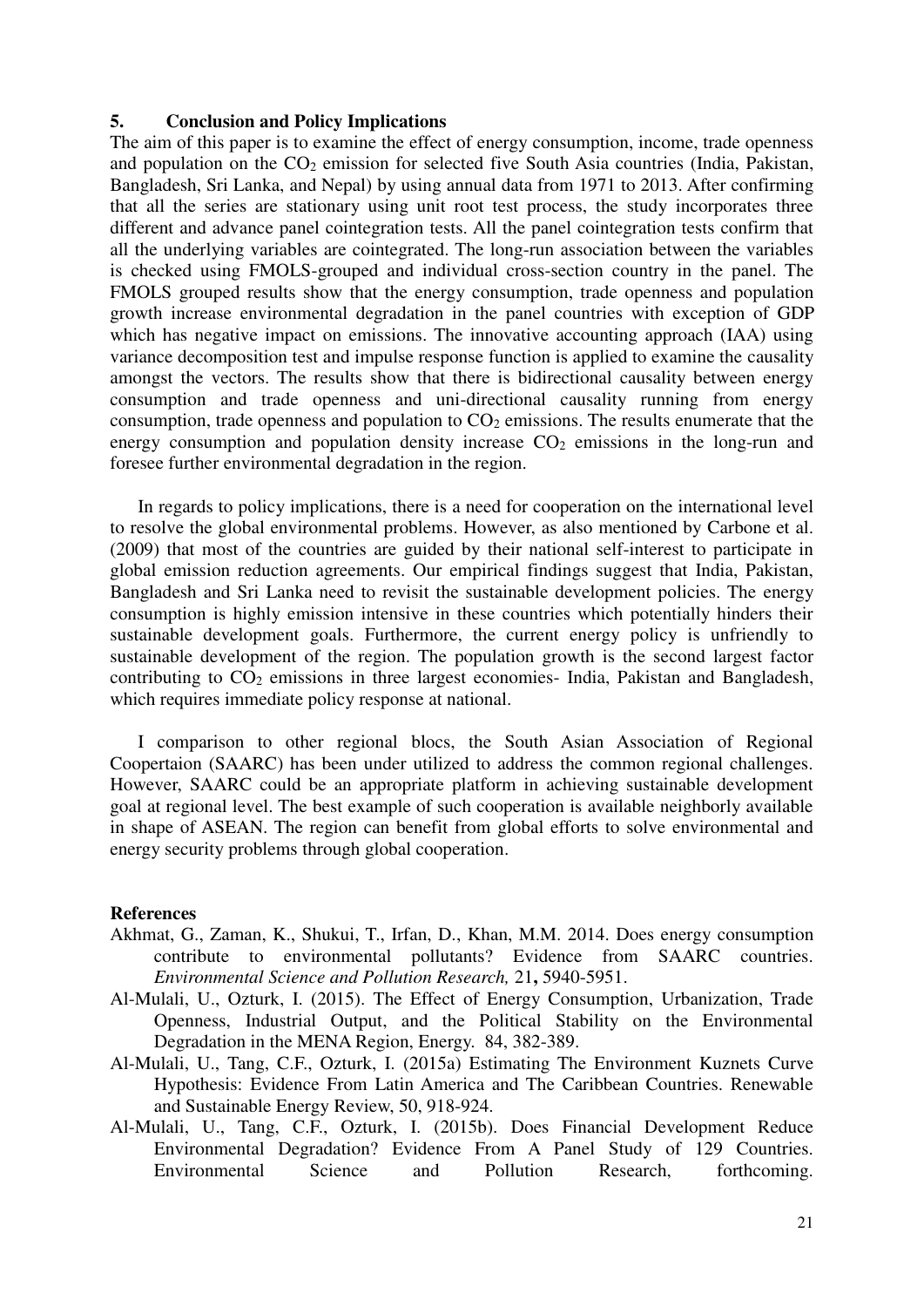<http://link.springer.com/article/10.1007/s11356-015-4726-x>

- Al-Mulali, U., Ozturk, I., Lean, H.H. (2015c). The influence of economic growth, urbanization, trade openness, financial development, and renewable energy on pollution in Europe. Natural Hazards, forthcoming. <http://link.springer.com/article/10.1007/s11069-015-1865-9>
- Apergis, N., Ozturk, I. (2015) Testing environmental Kuznets Hypothesis in Asian Countries. Ecological Indicators, 52, 16-22.
- <span id="page-22-7"></span>Al-Mulali, U., Fereidouni, H.G., Lee, J.Y., Sab, C.N.B.C. 2013. Exploring the relationship between urbanization, energy consumption, and CO 2 emission in MENA countries. *Renewable and Sustainable Energy Reviews,* 23**,** 107-112.
- <span id="page-22-16"></span>Alves, M.R., Moutinho, V. 2013. Decomposition analysis and innovative accounting approach for energy-related CO 2 (carbon dioxide) emissions intensity over 1996–2009 in Portugal. *Energy,* 57**,** 775-787.
- <span id="page-22-2"></span>Apergis, N., Ozturk, I. 2015. Testing environmental Kuznets Hypothesis in Asian Countries. *Ecological Indicators,* 52**,** 16-22.
- <span id="page-22-5"></span>Baek, J., Kim, H.S. 2011. Trade liberalization, economic growth, energy consumption and the environment: Time series evidence from G-20 economies. *Journal of East Asian Economic Integration,* 15(1), 3-32.
- <span id="page-22-0"></span>Bank, W. 2013. Turn down the heat: climate extremes, regional impacts, and the case for resilience. *World Bank.*
- <span id="page-22-11"></span>Begum, R.A., Sohag, K., Abdullah, S.M.S., Jaafar, M. 2015. CO 2 emissions, energy consumption, economic and population growth in Malaysia. *Renewable and Sustainable Energy Reviews,* 41**,** 594-601.
- <span id="page-22-14"></span>Breitung, J. 2002. Nonparametric tests for unit roots and cointegration. *Journal of Econometrics,* 108**,** 343-363.
- <span id="page-22-4"></span>Brock, W.A. Taylor, M.S. 2005. Economic growth and the environment: a review of theory and empirics. *Handbook of Economic Growth,* 1**,** 1749-1821.
- <span id="page-22-12"></span>Carbone, J.C., Helm, C., Rutherford, T.F. 2009. The case for international emission trade in the absence of cooperative climate policy. *Journal of Environmental Economics and Management,* 58**,** 266-280.
- <span id="page-22-13"></span>Chang, C.C. 2010. A multivariate causality test of carbon dioxide emissions, energy consumption and economic growth in China. *Applied Energy,* 87**,** 3533-3537.
- <span id="page-22-8"></span>Cloyne, J. 2013. Discretionary tax changes and the macroeconomy: new narrative evidence from the United Kingdom. *The American Economic Review,* 103**,** 1507-1528.
- <span id="page-22-3"></span>Farhani, S., Ozturk, I. 2015. Causal relationship between CO2 emissions, real GDP, energy consumption, financial development, trade openness and urbanization in Tunisia. *Environmental Science and Pollution Research*. <http://link.springer.com/article/10.1007/s11356-015-4767-1>
- <span id="page-22-10"></span>Forslid, R., Okubo, T. Ulltveit-Moe, K.H. 2014. Why are firms that export cleaner? International trade and CO2 emissions. [CESifo Working Paper Series No. 4817.](http://papers.ssrn.com/sol3/papers.cfm?abstract_id=2458293##)
- <span id="page-22-9"></span>Frankel, J.A., Rose, A.K. 2005. Is trade good or bad for the environment? Sorting out the causality. *Review of Economics and Statistics,* 87**,** 85-91.
- <span id="page-22-15"></span>Groen, J.J.J., Kleibergen, F. 2003. Likelihood-based cointegration analysis in panels of vector error-correction models. *Journal of Business & Economic Statistics,* 21**,** 295-318.
- <span id="page-22-6"></span>Grossman, G.M., Krueger, A.B. 1991. Environmental impacts of a North American free trade agreement. National Bureau of Economic Research.
- <span id="page-22-1"></span>Grossman, G.M., Krueger, A.B. 1994. Economic growth and the environment. National Bureau of Economic Research.
- <span id="page-22-17"></span>Hassan, M.N.A., Jaramillo, P., Griffin, W.M. 2011. Life cycle GHG emissions from Malaysian oil palm bioenergy development: The impact on transportation sector's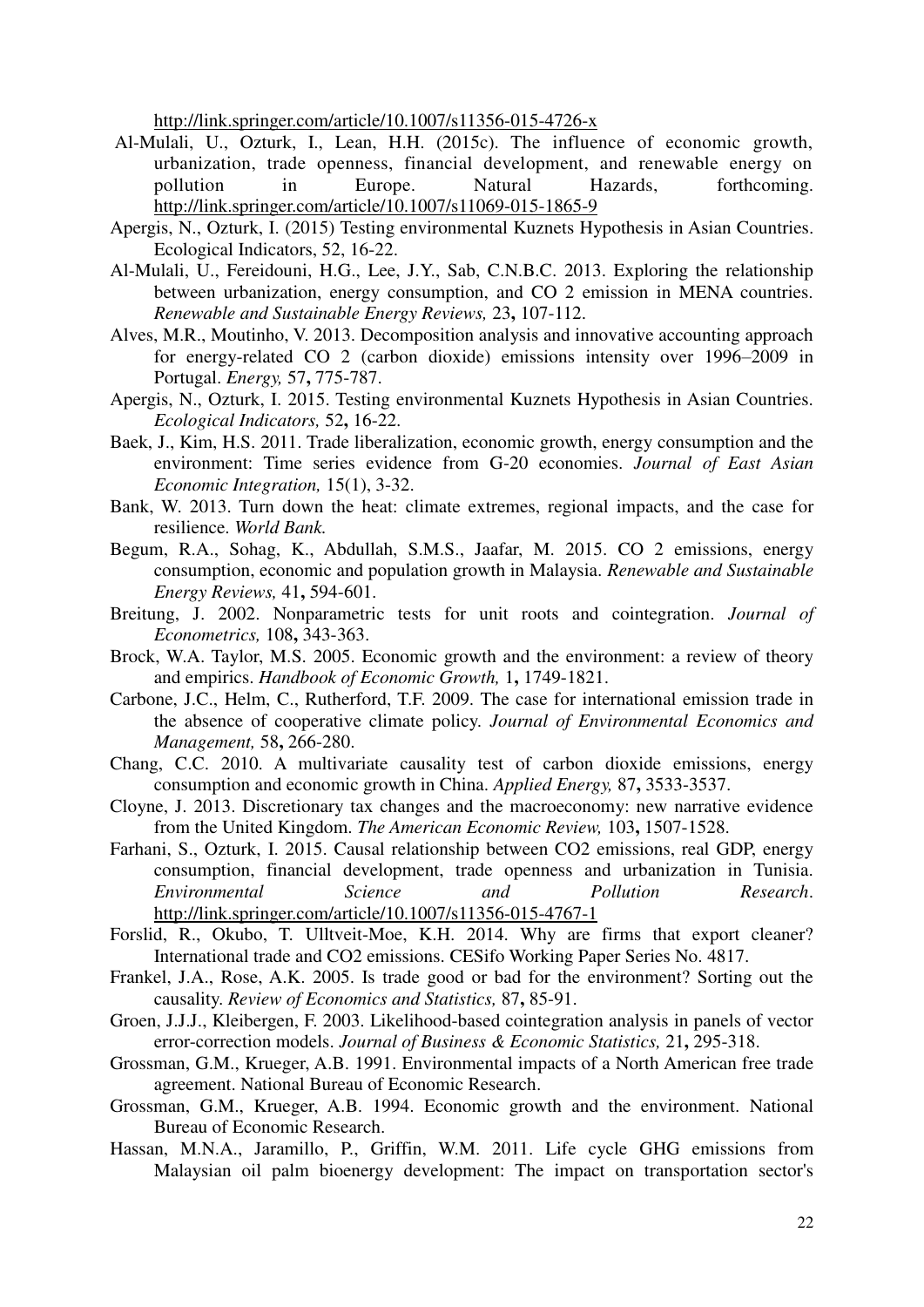energy security. *Energy Policy,* 39**,** 2615-2625.

- <span id="page-23-7"></span>Heidari, H., Katircioglu, S.T., Saeidpour, L. 2015. Economic growth, CO 2 emissions, and energy consumption in the five ASEAN countries. *International Journal of Electrical Power & Energy Systems,* 64**,** 785-791.
- <span id="page-23-8"></span>Hossain, M. S. 2011. Panel estimation for CO2 emissions, energy consumption, economic growth, trade openness and urbanization of newly industrialized countries. *Energy Policy,* 39**,** 6991-6999.
- <span id="page-23-6"></span>Jalil, A., Mahmud, S.F. 2009. Environment Kuznets curve for CO2 emissions: a cointegration analysis for China. *Energy Policy,* 37**,** 5167-5172.
- <span id="page-23-15"></span>Kao, C. 1999. Spurious regression and residual-based tests for cointegration in panel data. *Journal of Econometrics,* 90**,** 1-44.
- <span id="page-23-2"></span>Kasman, A. Duman, Y.S. 2015. CO2 emissions, economic growth, energy consumption, trade and urbanization in new EU member and candidate countries: A panel data analysis. *Economic Modelling,* 44**,** 97-103.
- <span id="page-23-3"></span>Kim, H. S. & Baek, J. 2011. The environmental consequences of economic growth revisited. *Economics Bulletin,* 31**,** 1198-1211.
- <span id="page-23-4"></span>Kozul-Wright, R. & Fortunato, P. 2012. International trade and carbon emissions. *European Journal of Development Research,* 24**,** 509-529.
- <span id="page-23-19"></span>Lanne, M., Nyberg, H. 2014. Generalized forecast error variance decomposition for linear and nonlinear multivariate models. *School of Economics and Management, University of Aarhus*.
- <span id="page-23-16"></span>Larsson, R., Lyhagen, J. Löthgren, M. 2001. Likelihood-based cointegration tests in heterogeneous panels. *The Econometrics Journal***,** 109-142.
- <span id="page-23-12"></span>Levin, A., Lin, C.F., Chu, C.S.J. 2002. Unit root tests in panel data: asymptotic and finitesample properties. *Journal of Econometrics,* 108**,** 1-24.
- <span id="page-23-1"></span>Lopez, R. 1994. The environment as a factor of production: the effects of economic growth and trade liberalization. *Journal of Environmental Economics and Management,* 27**,** 163-184.
- <span id="page-23-11"></span>Maddala, G.S., Wu, S. 1999. A comparative study of unit root tests with panel data and a new simple test. *Oxford Bulletin of Economics and Statistics,* 61**,** 631-652.
- <span id="page-23-18"></span>Maddala, G.S. Kim, I.M. 1998. *Unit roots, cointegration, and structural change*, Cambridge University Press.
- <span id="page-23-5"></span>Managi, S., Hibiki, A. Tsurumi, T. 2008. Does trade liberalization reduce pollution emissions. *Discussion papers,* 8013.
- <span id="page-23-17"></span>Mccoskey, S. Kao, C. 1998. A residual-based test of the null of cointegration in panel data. *Econometric Reviews,* 17**,** 57-84.
- <span id="page-23-20"></span>Menyah, K. Wolde-Rufael, Y. 2010. Energy consumption, pollutant emissions and economic growth in South Africa. *Energy Economics,* 32**,** 1374-1382.
- <span id="page-23-9"></span>Naranpanawa, A. 2011. Does Trade Openness Promote Carbon Emissions? Empirical Evidence from Sri Lanka. The Empirical Economics Letters, 10(10), 973-986.
- <span id="page-23-13"></span>Niu, S., Ding, Y., Niu, Y., Li, Y., Luo, G. 2011. Economic growth, energy conservation and emissions reduction: A comparative analysis based on panel data for 8 Asian-Pacific countries. *Energy Policy,* 39**,** 2121-2131.
- <span id="page-23-0"></span>OECD, 2014. World Energy Outlook 2014. Available at: http://www.oecd.org/publications/world-energy-outlook-20725302.htm
- <span id="page-23-10"></span>Ozturk, I., Acaravci, A. 2013. The long-run and causal analysis of energy, growth, openness and financial development on carbon emissions in Turkey. *Energy Economics,* 36**,** 262- 267.
- <span id="page-23-14"></span>Pedroni, P. 1999. Critical values for cointegration tests in heterogeneous panels with multiple regressors. *Oxford Bulletin of Economics and Statistics,* 61**,** 653-670.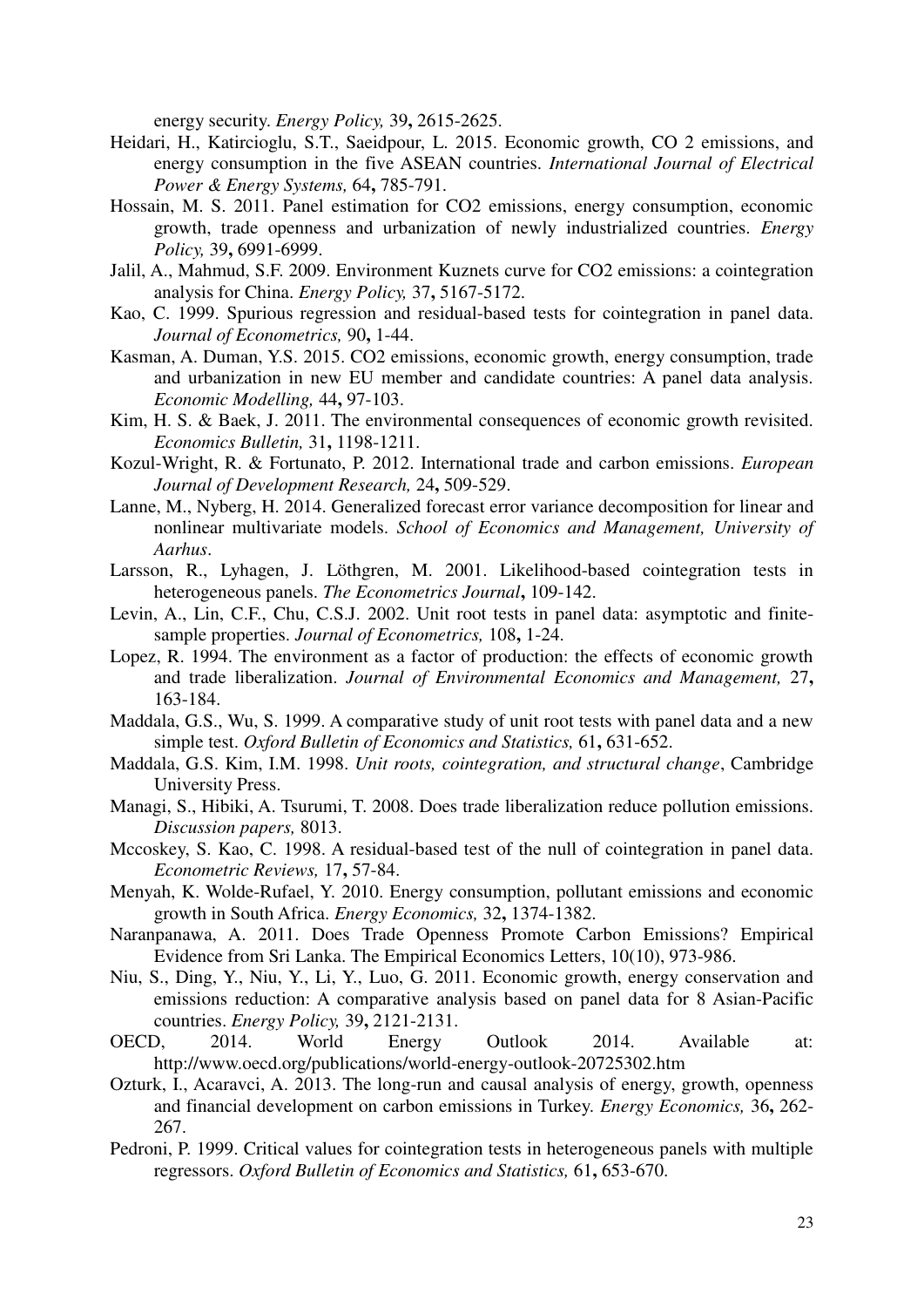- <span id="page-24-11"></span>Pedroni, P. 2001. Purchasing power parity tests in cointegrated panels. *Review of Economics and Statistics,* 83**,** 727-731.
- <span id="page-24-10"></span>Pedroni, P. 2004. Panel cointegration: asymptotic and finite sample properties of pooled time series tests with an application to the PPP hypothesis. *Econometric Theory,* 20**,** 597-625.
- <span id="page-24-8"></span>Saboori, B., Sulaiman, J. Mohd, S. 2012. Economic growth and CO2 emissions in Malaysia: a cointegration analysis of the environmental Kuznets curve. *Energy Policy,* 51**,** 184-191.
- <span id="page-24-12"></span>Shahbaz, M. 2012. Does trade openness affect long run growth? Cointegration, causality and forecast error variance decomposition tests for Pakistan. *Economic Modelling,* 29**,** 2325- 2339.
- <span id="page-24-2"></span>Shahbaz, M., Ozturk, I., Afza, T., Ali, A. 2013. Revisiting the Environmental Kuznets Curve in a Global Economy. *Renewable and Sustainable Energy Reviews,* 25**,** 494-502.
- <span id="page-24-3"></span>Shahbaz, M., Khraief, N., Uddin, G.S., Ozturk, I 2014. Environmental Kuznets Curve in an Open Economy: A Bounds Testing and Causality Analysis for Tunisia. *Renewable and Sustainable Energy Reviews,* 34**,** 325-336.
- <span id="page-24-4"></span>Shahbaz, M., Dube, S., Ozturk, I., Jalil, A. 2015. Testing the Environmental Kuznets Curve Hypothesis in Portugal. *International Journal of Energy Economics and Policy,* 5**,** 475- 481.
- <span id="page-24-1"></span>Suri, V., Chapman, D. 1998. Economic growth, trade and energy: implications for the environmental Kuznets curve. *Ecological Economics,* 25**,** 195-208.
- <span id="page-24-0"></span>Takeda, F., Matsuura, K. 2006. Trade and the Environment in East Asia. *Korea and the World Economy,* 7**,** 33-56.
- <span id="page-24-13"></span>Tiwari, A.K., Shahbaz, M. 2014. Revisiting Purchasing Power Parity for India using threshold cointegration and nonlinear unit root test. *Economic Change and Restructuring,* 47**,** 117-133.
- <span id="page-24-6"></span>Uddin, G.S., Bidisha, S.H., Ozturk, I. 2016. Carbon Emissions, Energy Consumption and Economic Growth Relationship in Sri Lanka. *Energy Sources, Part B: Economics, Planning, and Policy*. Fortcoming.
- <span id="page-24-9"></span>Westerlund, J. 2007. Testing for error correction in panel data. *Oxford Bulletin of Economics and Statistics,* 69**,** 709-748.
- <span id="page-24-7"></span>Wiebe, K.S., Bruckner, M., Giljum, S. Lutz, C. 2012. Calculating energy-related CO2 emissions embodied in international trade using a global input–output model. *Economic Systems Research,* 24**,** 113-139.
- <span id="page-24-5"></span>Yildirim, E., Aslan, A., Ozturk, I. 2014. Energy Consumption and GDP in ASEAN Countries: Bootstrap-Corrected Panel and Time Series Causality Tests. *Singapore Economic Review,* 59(2).
- Ahmed, K., Bhattacharya, M., Qazi, A. Q., & Long, W. (2016a). Energy consumption in China and underlying factors in a changing landscape: Empirical evidence since the reform period. *Renewable and Sustainable Energy Reviews*, *58*, 224-234.
- Tan, Francis, Hooi Hooi Lean, and Habibullah Khan. "Growth and environmental quality in Singapore: Is there any trade-off?." *Ecological Indicators* 47 (2014): 149-155.
- Pearce, D., Barbier, E., & Markandya, A. (2013). *Sustainable development: economics and environment in the Third World*. Routledge
- Ahmed, K., Shahbaz, M., & Kyophilavong, P. (2016b). Revisiting the emissions-energy-trade nexus: evidence from the newly industrializing countries. *Environmental Science and Pollution Research*, 1-16.
- Edwards, S. (1992). Trade orientation, distortions and growth in developing countries. *Journal of development economics*, *39*(1), 31-57.
- Shadlen, K. C. (2005). Exchanging development for market access? Deep integration and industrial policy under multilateral and regional-bilateral trade agreements. *Review of International Political Economy*, *12*(5), 750-775.